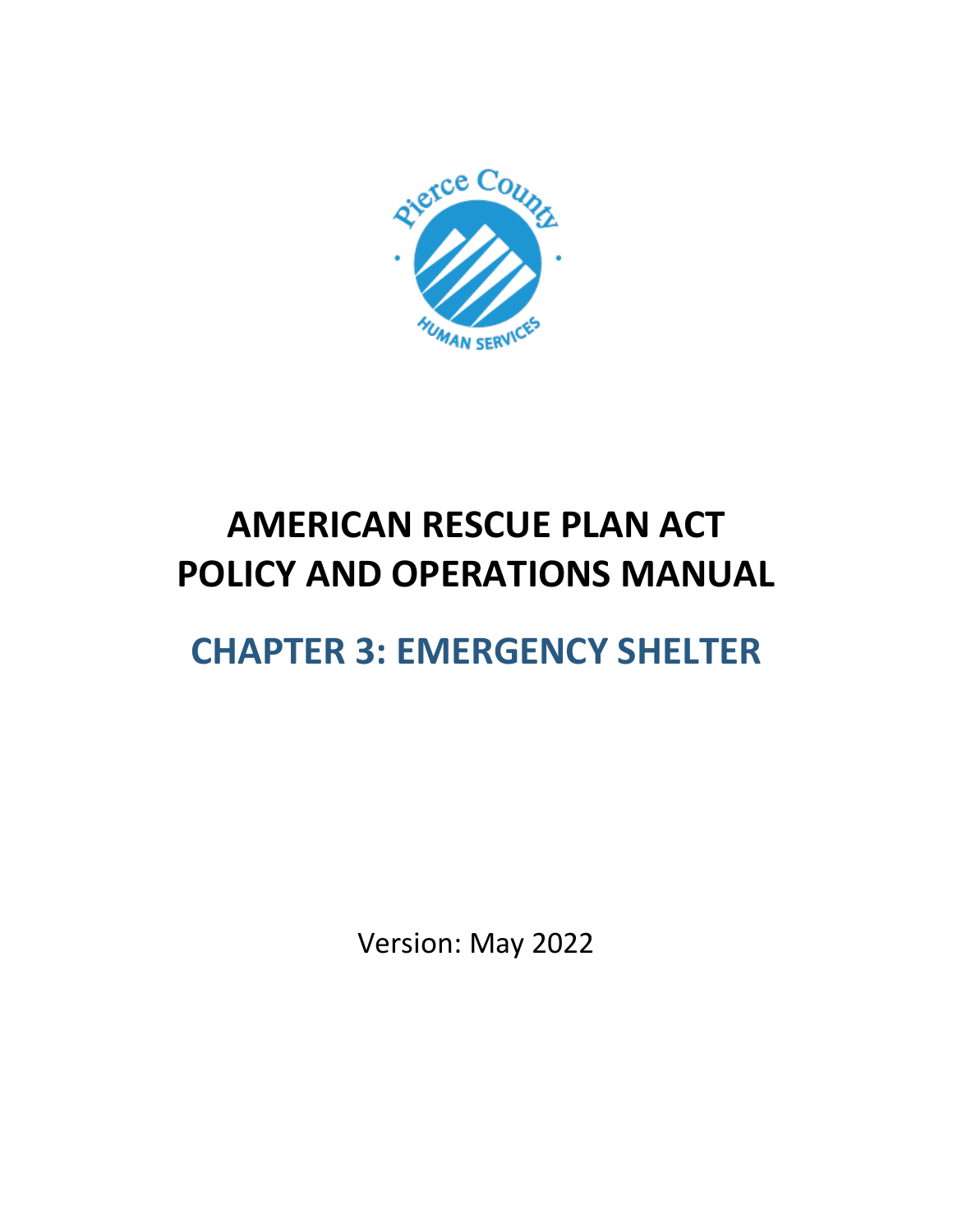# **Table of Contents**

| 3.1 |         |                                                                       |  |
|-----|---------|-----------------------------------------------------------------------|--|
|     | 3.1.1   |                                                                       |  |
|     | 3.1.2   |                                                                       |  |
|     | 3.1.2.1 |                                                                       |  |
|     | 3.1.3   |                                                                       |  |
|     | 3.1.3.1 |                                                                       |  |
| 3.2 |         |                                                                       |  |
|     | 3.2.1   |                                                                       |  |
|     | 3.2.1.1 |                                                                       |  |
|     | 3.2.1.2 |                                                                       |  |
|     | 3.2.2   | ELIGIBILITY RE-CERTIFICATION: REQUIREMENTS FOR ENROLLED HOUSEHOLDS4   |  |
|     | 3.2.3   |                                                                       |  |
| 3.3 |         |                                                                       |  |
|     | 3.3.1   |                                                                       |  |
|     | 3.3.2   |                                                                       |  |
|     | 3.3.3   |                                                                       |  |
|     | 3.3.3.1 |                                                                       |  |
|     | 3.3.4   |                                                                       |  |
|     | 3.3.4.1 |                                                                       |  |
|     | 3.3.4.2 |                                                                       |  |
|     | 3.3.4.3 |                                                                       |  |
|     | 3.3.4.4 |                                                                       |  |
|     | 3.3.4.5 | DETERMINING TYPE, AMOUNT, AND DURATION OF ESSENTIAL SERVICES, HOUSING |  |
|     | 3.3.5   |                                                                       |  |
|     | 3.3.5.1 |                                                                       |  |
| 3.4 |         |                                                                       |  |
|     | 3.4.1   |                                                                       |  |
|     | 3.4.1.1 |                                                                       |  |
|     | 3.4.1.2 |                                                                       |  |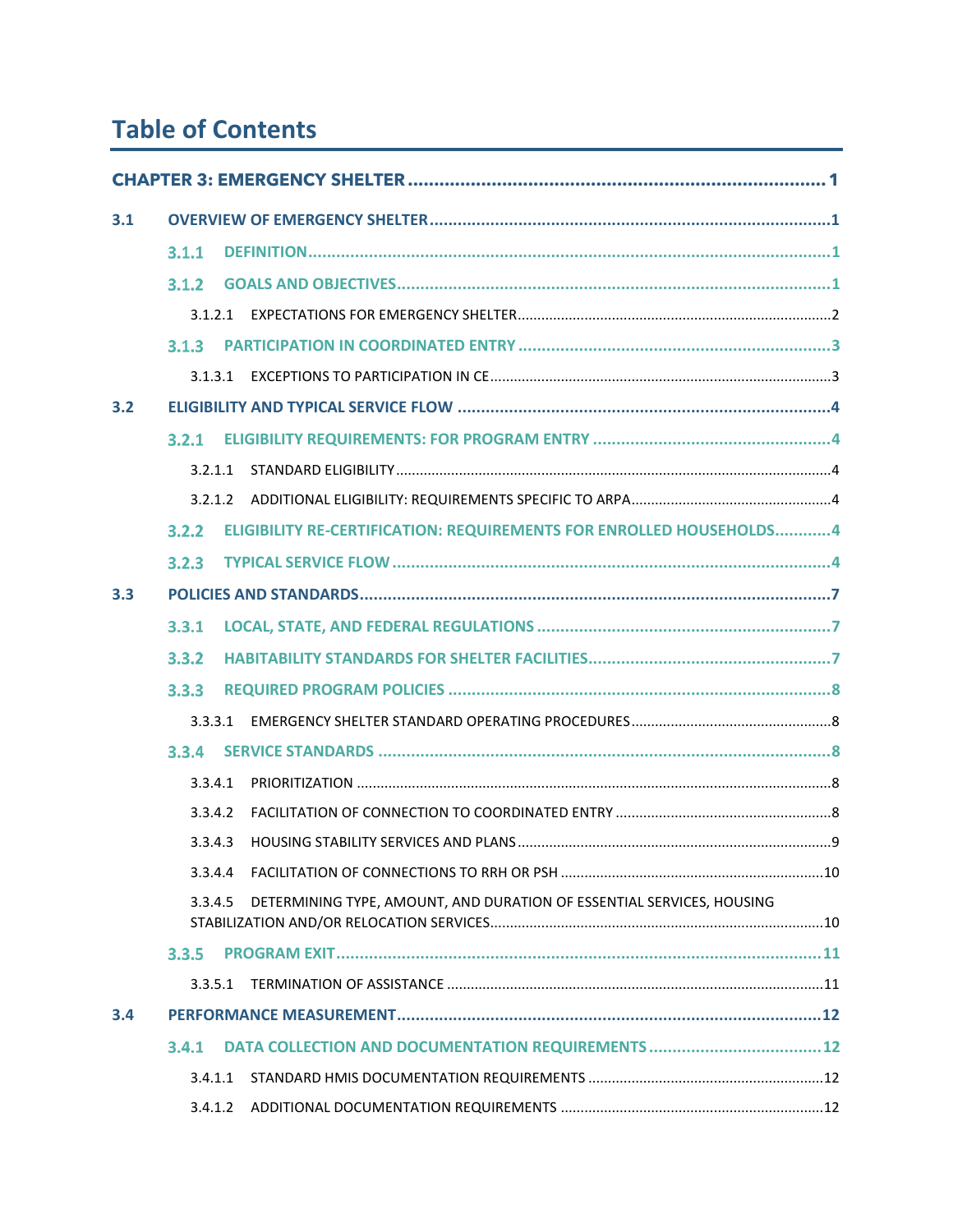| 3.5 |       |  |  |
|-----|-------|--|--|
|     |       |  |  |
|     | 3.5.2 |  |  |
|     |       |  |  |
|     |       |  |  |
| 3.6 |       |  |  |
|     | 3.6.1 |  |  |
|     | 3.6.2 |  |  |
|     | 3.6.3 |  |  |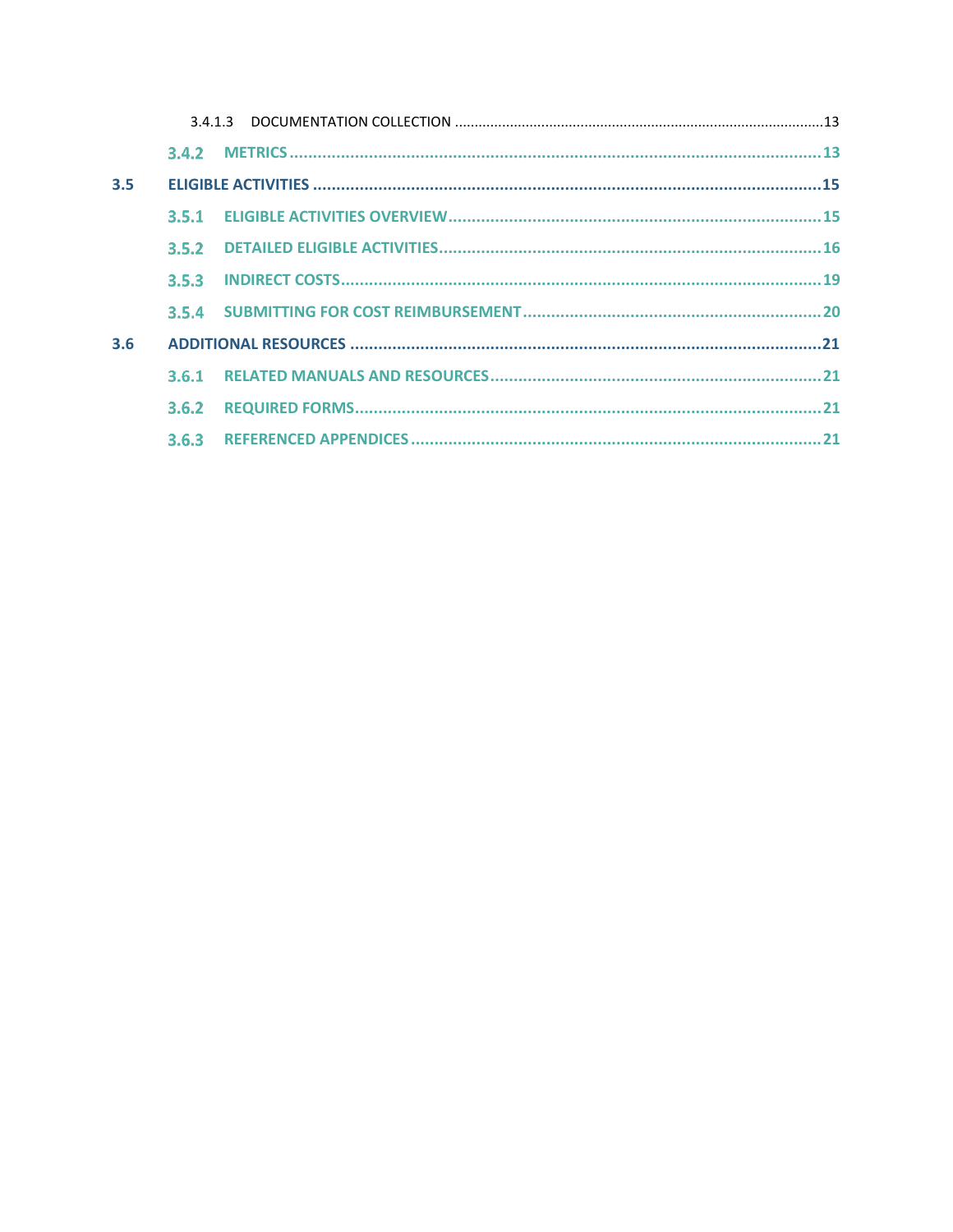# <span id="page-3-0"></span>**CHAPTER 3: EMERGENCY SHELTER**

## <span id="page-3-1"></span>**3.1 OVERVIEW OF EMERGENCY SHELTER**

#### <span id="page-3-2"></span> $3.1.1$ **DEFINITION**

Emergency Shelter provides a short-term temporary place to stay for persons or households experiencing homelessness. The following are types of Shelter programs in Pierce County:

- 1. **Day Shelter:** Facility that is open during regular day-time hours for the purpose of meeting basic needs for persons experiencing homelessness or connecting them to services. This includes food, respite, hygiene services, connection to Coordinated Entry (CE), referral to mainstream and supportive services, or problem solving to meet the person's housing needs, all while employing a housing first approach.
- 2. **Same-Day (or Drop-in) Shelter:** Facility with the primary purpose of providing short-term, temporary overnight Shelter for persons experiencing homelessness that does not require occupants to sign leases or occupancy agreements. Same-Day Shelters are those which offer facility-based, night by night, living arrangement that allows households to enter and exit on an irregular or daily basis. Same-Day Shelters are required to work collaboratively with the CE providers to support the provision of the CE activities on site including screening, Diversion, and Prioritization.
	- o **Safe Parking:** A parking lot in which people experiencing homelessness are permitted to park and remain in their vehicle overnight without penalty. Security and hygiene stations may also be available at the site. Typically, no services are provided on-site, though street outreach may attempt to engage households in services.
	- o **Sanctioned Encampments:** Outdoor camps in area approved by the jurisdiction and the landowner to host people experiencing homelessness in tents or some other temporary structure. Must include security, hygiene stations, and services provided by a non-profit organization. Sanctioned Encampments must be designed to evolve into a more durable/non-temporary shelter model (e.g., tiny house style villages or similar).
- 3. **Continuous-Stay Shelter:** Facility with the primary purpose of providing short-term, temporary overnight Shelter for persons experiencing homelessness that does not require occupants to sign leases or occupancy agreements. Continuous-Stay Shelters are those which are facility-based where households have a room or bed assigned to them for a limited time, typically up to 90 days.

#### <span id="page-3-3"></span> $3.1.2$ **GOALS AND OBJECTIVES**

Emergency Shelter programs empower families and individuals experiencing homelessness to regain permanent housing as quickly as possible while providing a safe place to sleep and housing-focused case management services. The objective of the Shelter system is to provide immediate respite for households that are experiencing literal homelessness and/or fleeing violence. While in Shelter, the programs aim to either provide housing-focused case management or to coordinate such services if the person or household is matched to a CE housing resource.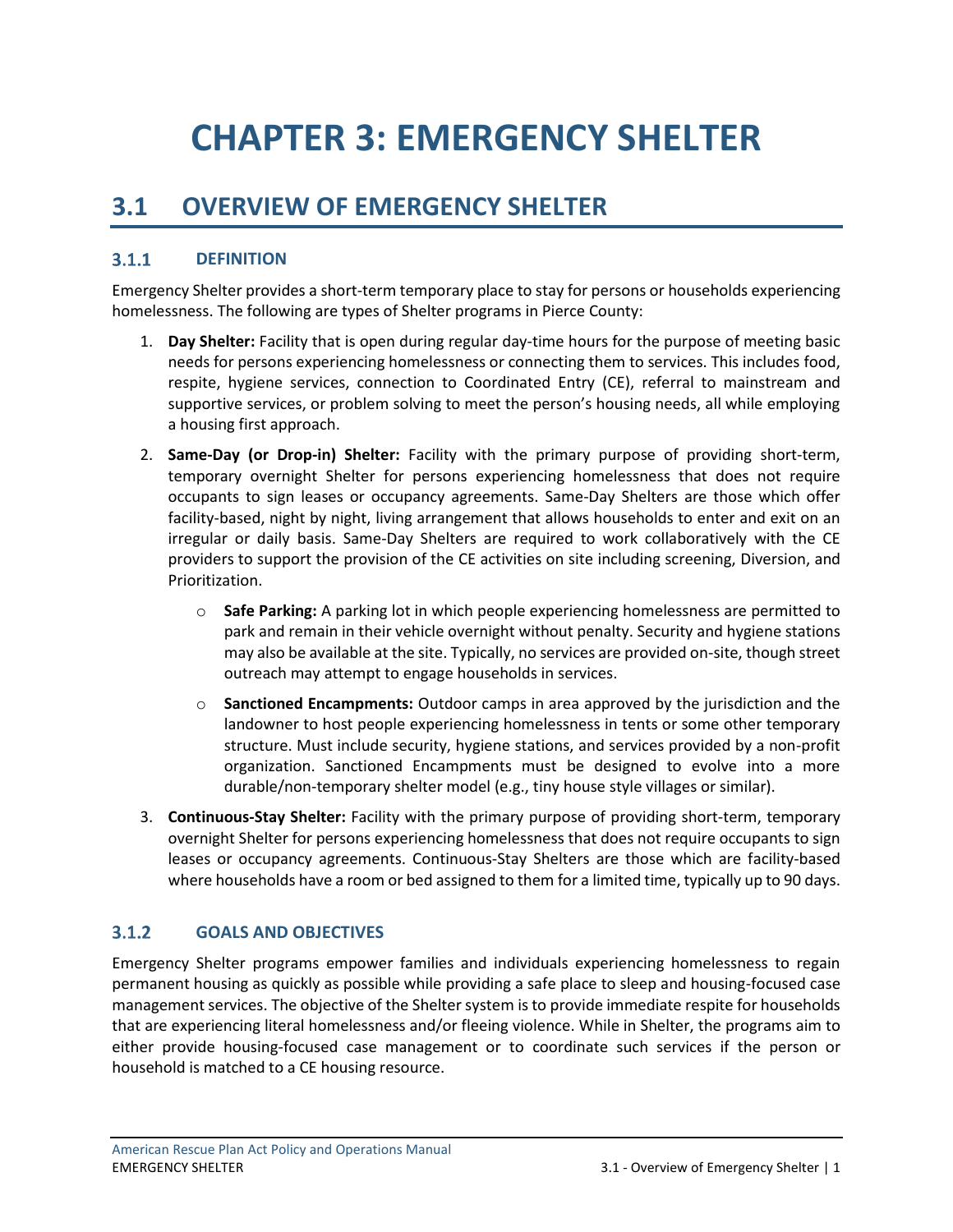Desired results of Emergency Shelter include:

- Prioritize entry for households that have no other safe alternatives (Day Shelters exempt)
- Offer Diversion Conversations to all households seeking Shelter
- Provide housing-focused case management to support the attainment of permanent housing (Day Shelters exempt)
- Connecting households to mainstream resources and benefits for which they may be eligible

### <span id="page-4-0"></span>**3.1.2.1 EXPECTATIONS FOR EMERGENCY SHELTER**

All Emergency Shelter project types should coordinate with and support the Pierce County Dept of Emergency Management to deliver necessary day shelter services during emergencies, including seasonal weather response, as appropriate.

### **DAY SHELTER**

- Day Shelter projects must either provide directly or facilitate access to Coordinated Entry activities on-site, including diversion and prioritization assessment.
- Day Shelter projects must either provide directly or facilitate access to basic needs, medical, and behavioral health services.

### **SAFE PARKING/SANCTIONED ENCAMPMENTS**

- Coordinated with outreach teams for service delivery.
- During inclement weather seasons, connect participants to warming/cooling centers, as appropriate.

### **OVERNIGHT SHELTER**

- Overnight Shelter projects must either provide directly or facilitate access to Coordinated Entry activities on-site, including diversion and prioritization assessment. Though Overnight Shelters targeting Domestic Violence Survivors are not measured on this outcome, the County expects such programs to offer connection to CE to all its shelter participants.
- Overnight Shelter project must work collaboratively with permanent housing and Coordinated Entry providers (as applicable) to help shelter participants move to permanent housing as rapidly as possible. Meaning, it is the County's expectation that all OS households will be offered a diversion conversation with a CE trained staff member.
- Overnight Shelter support services should seek to compliment and supplement supportive services provided by other agencies, focusing primarily on meeting basic needs and services/supports that will help participants exit to permanent housing as smoothly as possible.
- For any participants in Overnight Shelter who are not receiving any other housing focused assistance, the project shall also provide such assistance, including housing locator assistance, which will help the participant develop a housing plan and exit to permanent housing.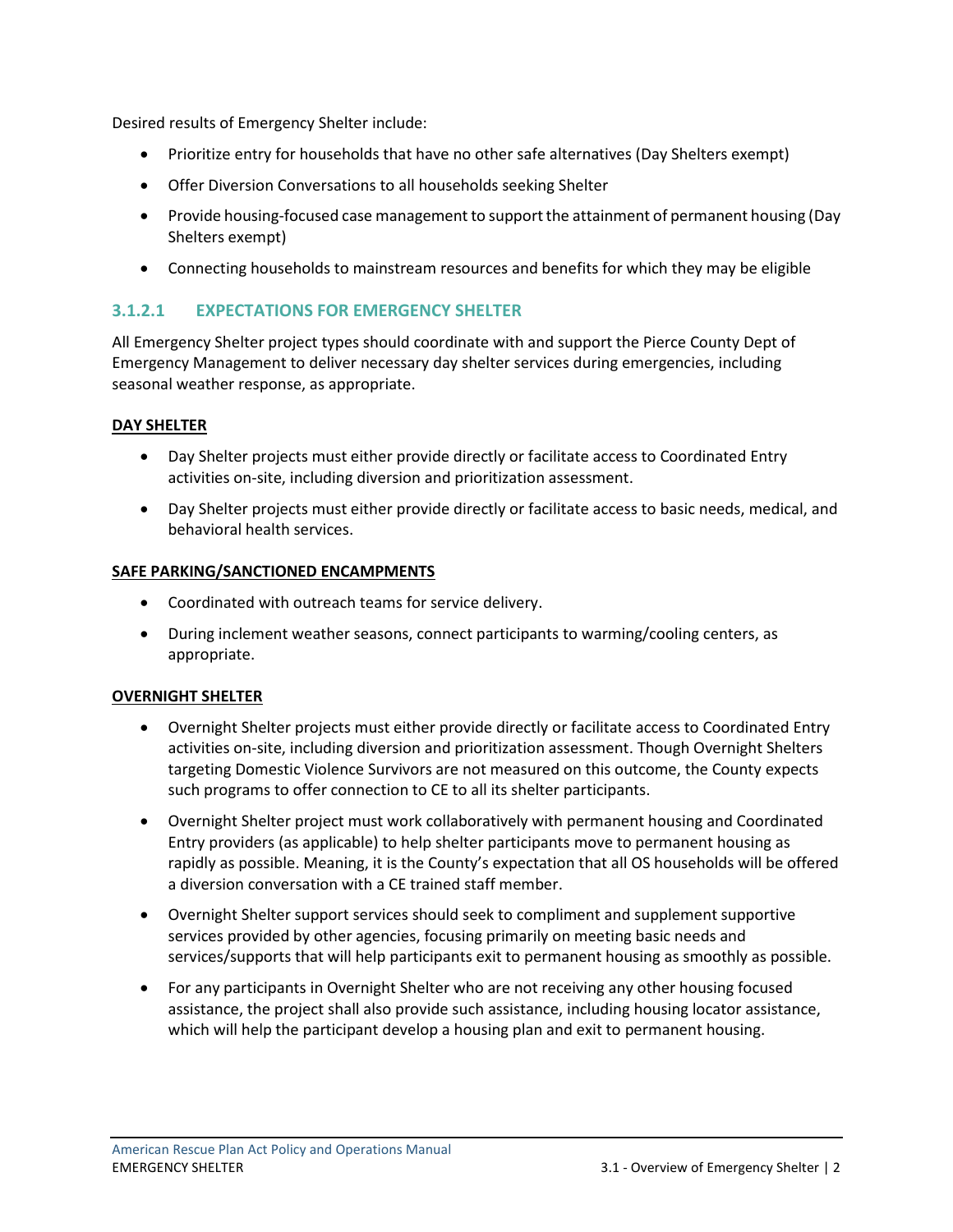#### <span id="page-5-0"></span> $3.1.3$ **PARTICIPATION IN COORDINATED ENTRY**

Service providers should partner with Coordinated Entry to ensure that Shelter participants have access to services that can quickly re-stabilize their housing situation (i.e., link with permanent housing).

| <b>Shelter Type</b> | <b>CE Referral Policy</b>                                                                                                                                      |
|---------------------|----------------------------------------------------------------------------------------------------------------------------------------------------------------|
| Day Shelter         | No CE referral required.                                                                                                                                       |
| Same-Day Shelter    | Not required to accept referrals but must coordinate with CE by either<br>becoming a Certified Partner in CE or by coordinating access to CE at their<br>site. |
| Continuous-Stay     | Must accept referrals from CE and must accept at least 95% of the                                                                                              |
| Shelter             | households referred by CE for admission.                                                                                                                       |

### <span id="page-5-1"></span>**3.1.3.1 EXCEPTIONS TO PARTICIPATION IN CE**

Victim service providers may choose to not use CE for referrals.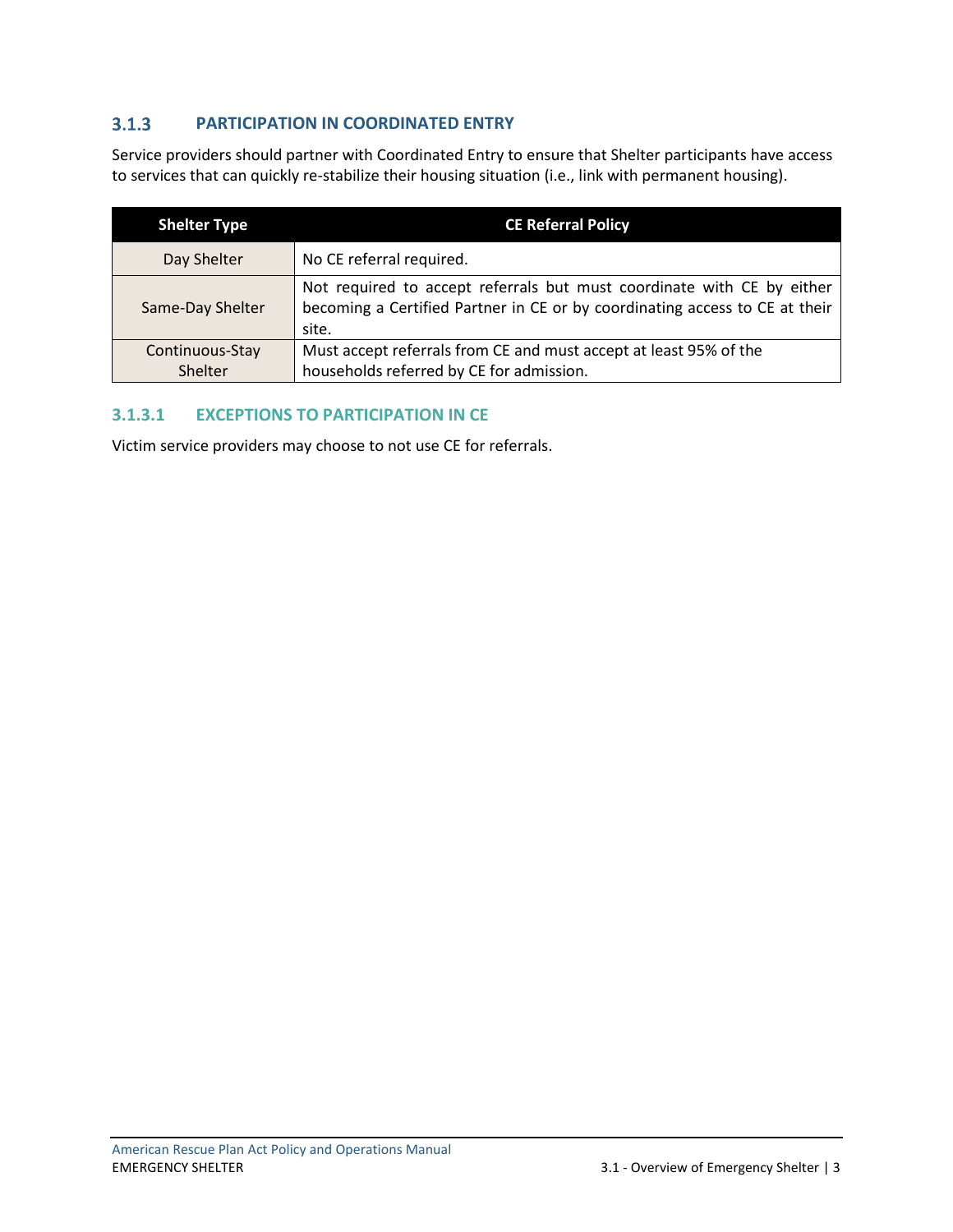# <span id="page-6-0"></span>**3.2 ELIGIBILITY AND TYPICAL SERVICE FLOW**

#### <span id="page-6-1"></span> $3.2.1$ **ELIGIBILITY REQUIREMENTS: FOR PROGRAM ENTRY**

### <span id="page-6-2"></span>**3.2.1.1 STANDARD ELIGIBILITY**

Within Pierce County, coordination among homeless service providers occurs primarily through CE for housing assistance. Households experiencing a housing crisis in Pierce County are directed to use CE. Exceptions are made for households at Emergency Shelters (that offer same-day entry). As noted above, Shelter providers that offer same-day entry may screen and serve households before they have gone through CE. However, Shelter providers must partner with CE to ensure participants have access to services that can quickly re-stabilize their housing situation.

Eligibility for Emergency Shelter may be evaluated by individual providers as long as it is in accordance with ESG guidelines (see 24 CFR 576.401). Households must meet the following conditions:

- 1. Households must be experiencing homelessness, in accordance with Category 1 or Category 4 of the U.S. Department of Housing and Urban Development (HUD)'s Homelessness Definition as defined by HUD under 24 CFR Part 578<sup>1</sup>.
- 2. Households must meet an Income Standard. Eligibility varies dependent on fund source. Please see Additional Eligibility Requirements Specific to Funding Source below.

### <span id="page-6-3"></span>**3.2.1.2 ADDITIONAL ELIGIBILITY: REQUIREMENTS SPECIFIC TO ARPA**

| <b>Funding Source</b> | <b>Eligibility Guidelines</b>                                                                                                |
|-----------------------|------------------------------------------------------------------------------------------------------------------------------|
| <b>ARPA</b>           | In addition to the Standard Eligibility Requirements above, the<br>following requirements apply for ARPA-funded ES programs: |
|                       | • Households eligible for ARPA-funded resources must meet<br>income requirements of at or below 50% Area Median Income.      |

#### <span id="page-6-4"></span> $3.2.2$ **ELIGIBILITY RE-CERTIFICATION: REQUIREMENTS FOR ENROLLED HOUSEHOLDS**

There are no eligibility re-certification requirements for Emergency Shelter programs.

#### <span id="page-6-5"></span> $3.2.3$ **TYPICAL SERVICE FLOW**

Emergency Shelters in Pierce County operate autonomously, and while the flow of services may vary, the flow described below identifies the general elements that must be provided by each Shelter type.

| <b>Shelter Type</b> | <b>Typical Service Flow</b>                                                                                                  |
|---------------------|------------------------------------------------------------------------------------------------------------------------------|
| Day Shelter         | Data Collection: Day Shelters collect some basic information from<br>individuals or households who utilize their facilities. |

<sup>&</sup>lt;sup>1</sup> See Appendix A-2 for details.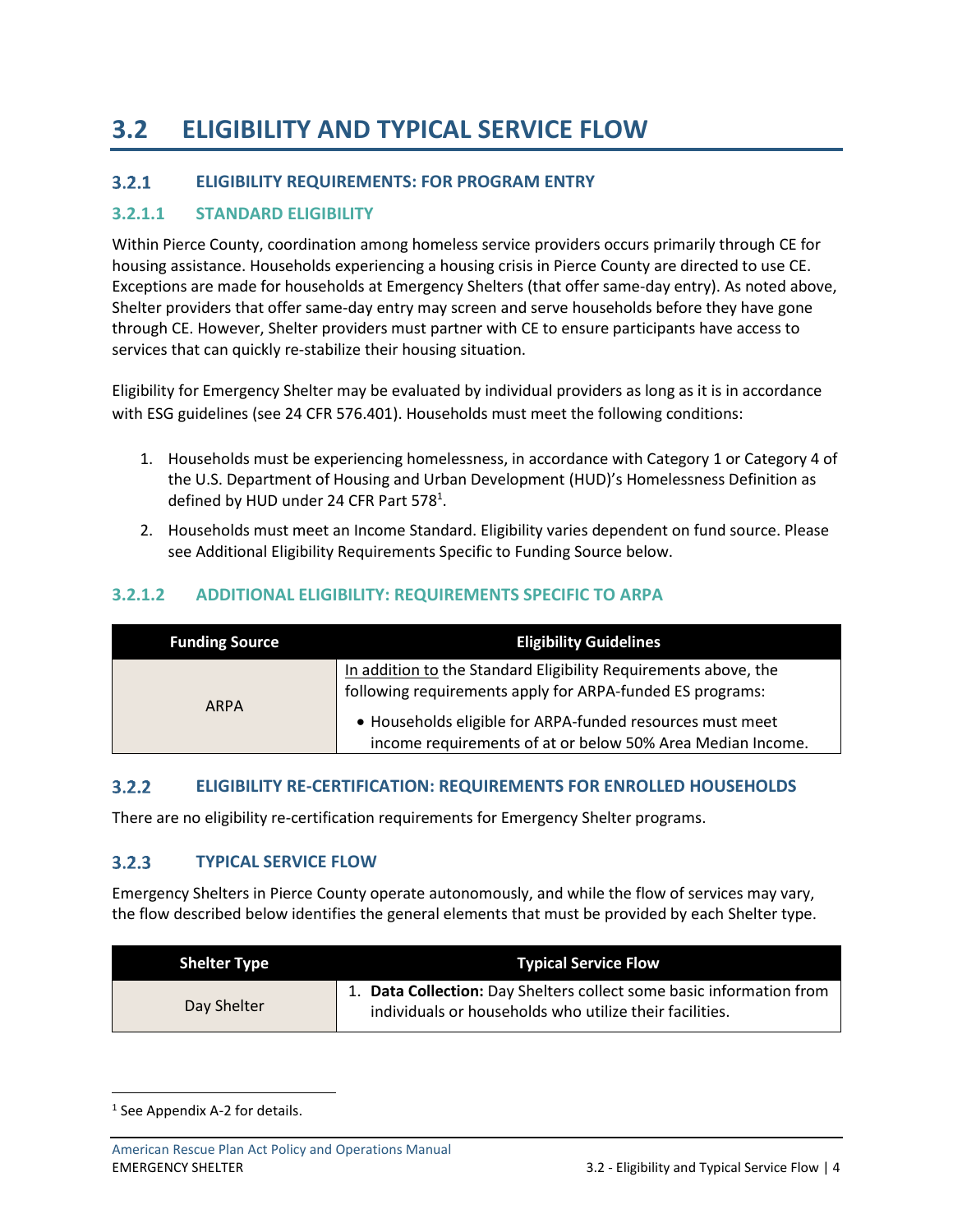|                                            | 2. Daytime Respite: After basic information is collected, Day<br>Shelters provide households with a safe place to be, away from<br>the elements.                                                                                                                                                                                                                                                                                                                                                                                                                                                                                                                                                                                                                                                                                      |
|--------------------------------------------|---------------------------------------------------------------------------------------------------------------------------------------------------------------------------------------------------------------------------------------------------------------------------------------------------------------------------------------------------------------------------------------------------------------------------------------------------------------------------------------------------------------------------------------------------------------------------------------------------------------------------------------------------------------------------------------------------------------------------------------------------------------------------------------------------------------------------------------|
|                                            | 3. Service/Resource Connections: Basic need resources are either<br>available at the Day Shelter, or households can be connected with<br>other resources they may need.                                                                                                                                                                                                                                                                                                                                                                                                                                                                                                                                                                                                                                                               |
|                                            | 1. Conduct and/or Coordinate Diversion Activity: When a<br>household contacts Emergency Shelter, Shelter staff at Certified<br>Partner agencies will first have a Diversion discussion with the<br>household (in person or over the phone) to explore natural<br>resources available to the household to help them self-resolve<br>their homelessness and offer support in utilizing those natural<br>resources as appropriate, so they do not have to enter Emergency<br>Shelter. Shelter staff at agencies that are not Certified Partners<br>will coordinate with a CE provider to ensure access to a Diversion<br>engagement. Additional information regarding Diversion<br>strategies, housing solutions, and financial assistance may be<br>found in Homeless Housing Program Policy and Operations<br><b>Manual Chapter 3.</b> |
|                                            | 2. Data Collection / Shelter Enrollment: Once it is determined the<br>household will enter Emergency Shelter, Shelter staff will enroll<br>the household into the Emergency Shelter program in HMIS.                                                                                                                                                                                                                                                                                                                                                                                                                                                                                                                                                                                                                                  |
| Same-Day Shelter, Safe                     | 3. Overnight Respite: Shelter staff will provide sleeping<br>arrangements and meals and ensure participant safety.                                                                                                                                                                                                                                                                                                                                                                                                                                                                                                                                                                                                                                                                                                                    |
| <b>Parking or Sanctioned</b><br>Encampment | 4. Housing Stability Plan Development: Shelter staff will meet in-<br>person to assess for needs and develop a Housing Stability Plan<br>with all Shelter participants residing in Shelter longer than 5 days.<br>Shelter staff will upload a copy of these documents into the<br>participant's profile in HMIS. Shelter staff will create a publicly<br>viewable note that contains a summary of the meeting and<br>housing plan. Additional details regarding the Housing Stability<br>Plan may be found in Section 3.3.4.3.                                                                                                                                                                                                                                                                                                        |
|                                            | 5. Permanent Housing Connections: Shelter staff apply the practices<br>of progressive engagement with all participants and develop<br>Housing Stability Plans that rely first on the participant's own<br>resources and networks, and then use the least amount of system<br>resources needed to move the participant to permanent housing.<br>Linkages may include Diversion housing solutions, Critical Time<br>Intervention (CTI), Rapid Re-Housing (RRH), or Permanent<br>Supportive Housing (PSH).                                                                                                                                                                                                                                                                                                                               |
|                                            | 6. Program Exit: Upon exit from Shelter, Shelter staff will close out<br>all agency paperwork according to agency procedures and exit the<br>household from the Emergency Shelter program in HMIS.                                                                                                                                                                                                                                                                                                                                                                                                                                                                                                                                                                                                                                    |
| Continuous-Stay Shelter                    | 1. Receive Referrals: Continuous stay Shelters must accept referrals<br>from CE. When the Shelter has a vacancy, it must be posted on                                                                                                                                                                                                                                                                                                                                                                                                                                                                                                                                                                                                                                                                                                 |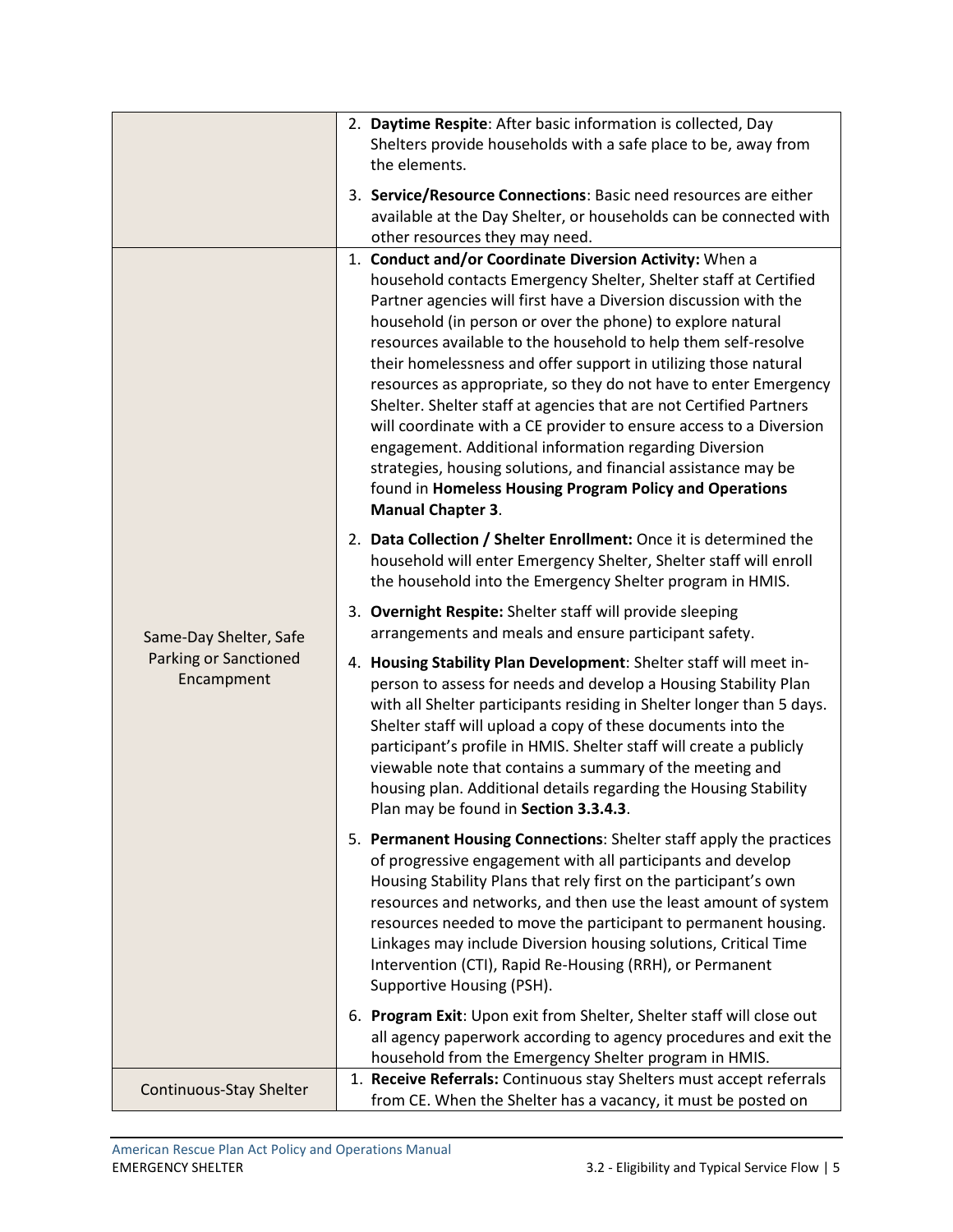| the Daily Vacancy Tracking Sheet (or similar vacancy tracking<br>mechanism) for CE to fill. CE will acknowledge the program<br>opening and refer the highest qualifying priority household. The<br>Shelter may deny any referrals that they are unable to contact<br>after at least 3 attempts within 72 hours.                                                                                                                                                                                                                |
|--------------------------------------------------------------------------------------------------------------------------------------------------------------------------------------------------------------------------------------------------------------------------------------------------------------------------------------------------------------------------------------------------------------------------------------------------------------------------------------------------------------------------------|
| 2. Data Collection / Shelter Enrollment: Once it is determined the<br>household will enter Emergency Shelter, Shelter staff will enroll<br>the household into the Emergency Shelter program in HMIS.                                                                                                                                                                                                                                                                                                                           |
| 3. Overnight Respite: Shelter staff will provide sleeping<br>arrangements and meals and ensure participant safety.                                                                                                                                                                                                                                                                                                                                                                                                             |
| 4. Housing Stability Plan Development: Shelter staff will meet in-<br>person to assess for needs and develop a Housing Stability Plan<br>with all Shelter participants residing in Shelter longer than 5 days.<br>Shelter staff will upload a copy of these documents into the<br>participant's profile in HMIS. Shelter staff will create a publicly<br>viewable note that contains a summary of the meeting and<br>housing plan. Additional details regarding the Housing Stability<br>Plan may be found in Section 3.3.4.3. |
| 5. Permanent Housing Connections: Shelter staff apply the practices<br>of progressive engagement with all participants and develop<br>Housing Stability Plans that rely first on the participant's own<br>resources and networks, and then use the least amount of system<br>resources needed to move the participant to permanent housing.<br>Linkages may include Diversion housing solutions, RRH, or PSH.                                                                                                                  |
| 6. Program Exit: Upon exit from Shelter, Shelter staff will close out<br>all agency paperwork according to agency procedures and exit the<br>household from the Emergency Shelter program in HMIS. The<br>Shelter will then post a new vacancy when the bed space is<br>available.                                                                                                                                                                                                                                             |
|                                                                                                                                                                                                                                                                                                                                                                                                                                                                                                                                |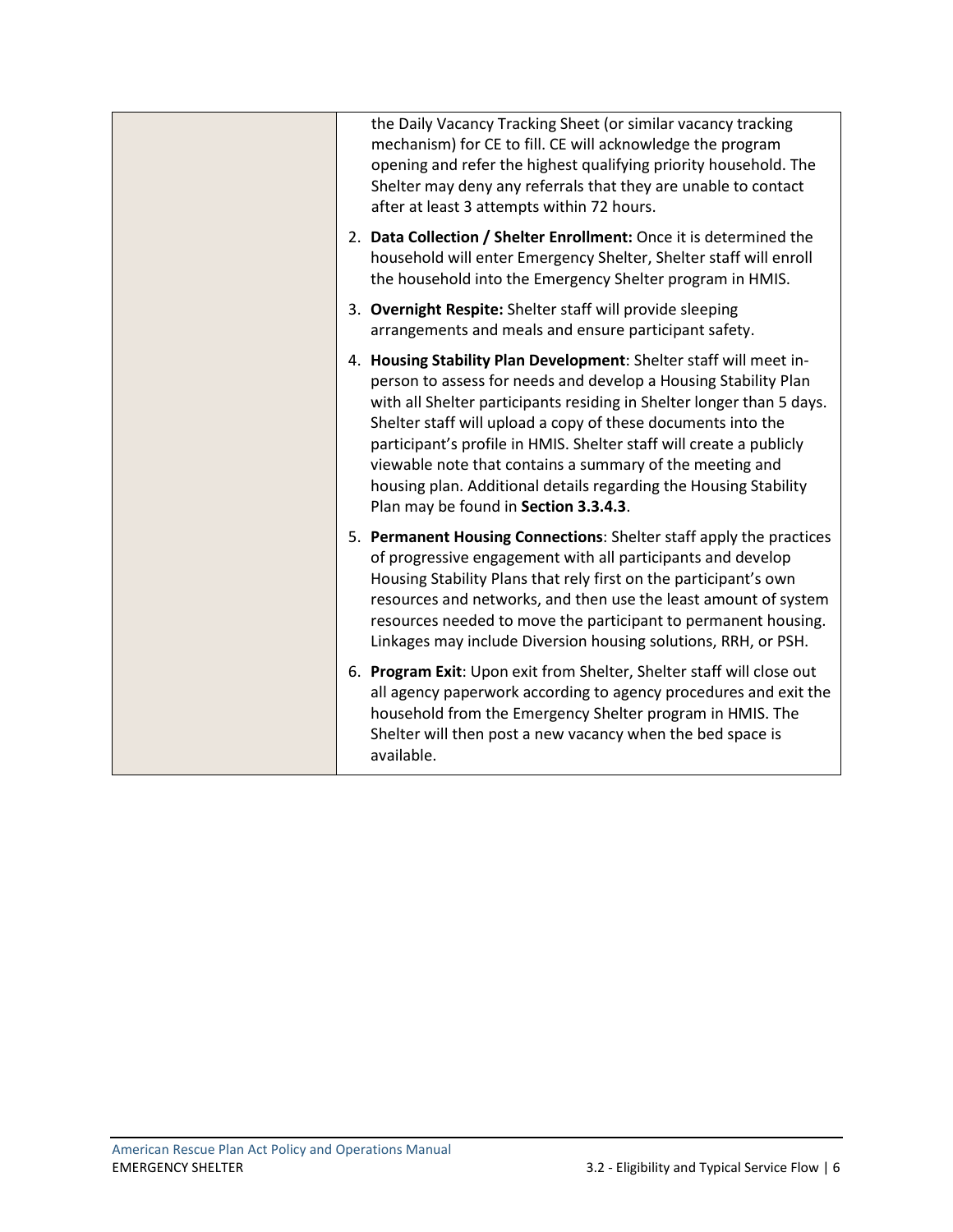## <span id="page-9-0"></span>**3.3 POLICIES AND STANDARDS**

#### <span id="page-9-1"></span> $3.3.1$ **LOCAL, STATE, AND FEDERAL REGULATIONS**

Emergency Shelter programs are governed by an array of state, local, and federal regulations. In addition to the regulations in **Section 1.3: Universal Policies and Standards**. This is not an exhaustive list; it is the responsibility of each individual grant recipient to ensure they are in compliance with all applicable local, state, and federal regulations. In instances where regulations overlap, grant recipients must comply with the more stringent of the applicable regulations.

#### <span id="page-9-2"></span> $3.3.2$ **HABITABILITY STANDARDS FOR SHELTER FACILITIES**

All Emergency Shelters must maintain safe and sanitary facilities. Any Emergency Shelter that receives ARPA funds for Shelter operations must maintain compliance with [24 CFR 576.403](https://www.ecfr.gov/current/title-24/subtitle-B/chapter-V/subchapter-C/part-576/subpart-E/section-576.403) Shelter and Housing Standards and comply with the following minimum safety, sanitation, and privacy standards<sup>2</sup>:

- **Structure and Materials.** The Shelter building must be structurally sound to protect residents from the elements and not pose any threat to health and safety of the residents. Any renovation (including major rehabilitation and conversion) carried out with ESG assistance must use Energy Star and WaterSense products and appliances.
- **Access.** The Shelter must be accessible in accordance with Section 504 of the Rehabilitation Act (29 U.S.C. 794) and implementing regulations at [24 CFR part 8;](https://www.ecfr.gov/current/title-24/subtitle-A/part-8) the Fair Housing Act (42 U.S.C. 3601 et seq.) and implementing regulations at [24 CFR part 100;](https://www.ecfr.gov/current/title-24/subtitle-B/chapter-I/part-100) and Title II of the Americans with Disabilities Act (42 U.S.C. 12131 et seq.) and [28 CFR part 35;](https://www.ecfr.gov/current/title-28/chapter-I/part-35) where applicable.
- **Space and Security.** Except where the Shelter is intended for day use only, the Shelter must provide each program participant in the Shelter with an acceptable place to sleep and adequate space and security for themselves and their belongings.
- **Interior Air Quality.** Each room or space within the Shelter must have a natural or mechanical means of ventilation. The interior air must be free of pollutants at a level that might threaten or harm the health of residents.
- **Water Supply.** The Shelter's water supply must be free of contamination.
- **Sanitary Facilities.** Each program participant in the Shelter must have access to sanitary facilities that are in proper operating condition, are private, and are adequate for personal cleanliness and the disposal of human waste.
- **Thermal Environment.** The Shelter must have any necessary heating/cooling facilities in proper operating condition.
- **Illumination and Electricity.** The Shelter must have adequate natural or artificial illumination to permit normal indoor activities and support health and safety. There must be sufficient electrical sources to permit the safe use of electrical appliances in the Shelter.
- **Food Preparation.** Food preparation areas, if any, must contain suitable space and equipment to store, prepare, and serve food in a safe and sanitary manner.

<sup>&</sup>lt;sup>2</sup> Additional information may be found at[: https://www.hudexchange.info/resource/3766/esg-minimum](https://www.hudexchange.info/resource/3766/esg-minimum-habitability-standards-for-emergency-shelters-and-permanent-housing/)[habitability-standards-for-emergency-Shelters-and-permanent-housing/.](https://www.hudexchange.info/resource/3766/esg-minimum-habitability-standards-for-emergency-shelters-and-permanent-housing/)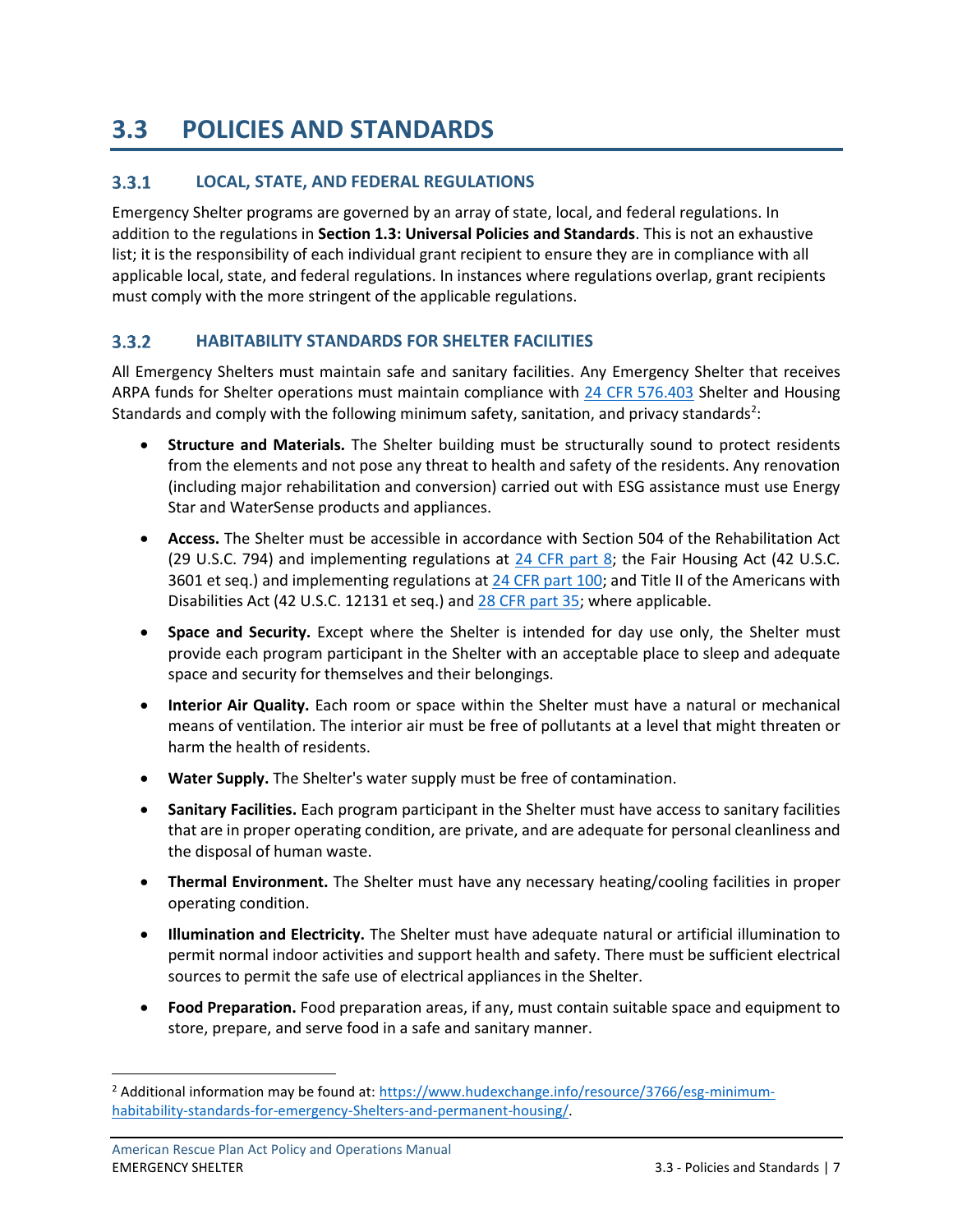- **Sanitary Conditions.** The Shelter must be maintained in a sanitary condition.
- **Fire Safety.** There must be at least one working smoke detector in each occupied unit of the Shelter. Where possible, smoke detectors must be located near sleeping areas. The fire alarm system must be designed for hearing-impaired residents. All public areas of the Shelter must have at least one working smoke detector. There must also be a second means of exiting the building in the event of fire or other emergency.

This policy does not exempt Shelters from having to be compliant with local housing codes. Therefore, if there are requirements that are in both the local housing code and the minimum standards above, the service provider must comply with the more stringent of the two. Additionally, to prevent lead poisoning in young children, Shelter operators must comply with the Lead‐Based Paint Poisoning Prevention Act of 1978 and its applicable regulations found at [24 CFR 35,](https://www.ecfr.gov/current/title-24/subtitle-A/part-35) Parts A, B, M, and R. Please see Appendix B-1 for more information on Lead-Based Paint Visual Assessment Requirements.

#### <span id="page-10-0"></span> $3.3.3$ **REQUIRED PROGRAM POLICIES**

### <span id="page-10-1"></span>**3.3.3.1 EMERGENCY SHELTER STANDARD OPERATING PROCEDURES**

All Emergency Shelters are responsible for developing their own Standard Operating Procedures (SOPs) regarding:

- 1. Admission
- 2. Diversion
- 3. Referral
- 4. Discharge

This includes domestic violence service providers, which adhere to statewide standards for provision of services. At a minimum, these policies must be person-centered, trauma-informed, and based in Housing First approaches. SOPs must be publicly available and must include the Shelter's policies. In addition, service providers are responsible for developing detailed procedures to operate Shelter in accordance with the policies and standards in this Manual.

#### <span id="page-10-2"></span> $3.3.4$ **SERVICE STANDARDS**

### <span id="page-10-3"></span>**3.3.4.1 PRIORITIZATION**

When there is insufficient Emergency Shelter capacity to meet the need of households experiencing homelessness in Pierce County, Shelter admission should be reserved for unsheltered households who are at greatest risk for severe health and safety consequences.

### <span id="page-10-4"></span>**3.3.4.2 FACILITATION OF CONNECTION TO COORDINATED ENTRY**

Emergency Shelters are expected to facilitate a connection to Coordinated Entry for their participants. This may be facilitated by either certifying staff in CE to offer service on-site, or by coordinating with another certified CE partner organization.

Emergency Shelters are encouraged to reference **Homeless Housing Program Policy and Operations Manual Chapter 3: Coordinated Entry** for information regarding required policies related to Diversion and Referrals, as well as program standards. In addition, service providers are responsible for developing detailed procedures to facilitate connection to CE in accordance with the policies and standards in this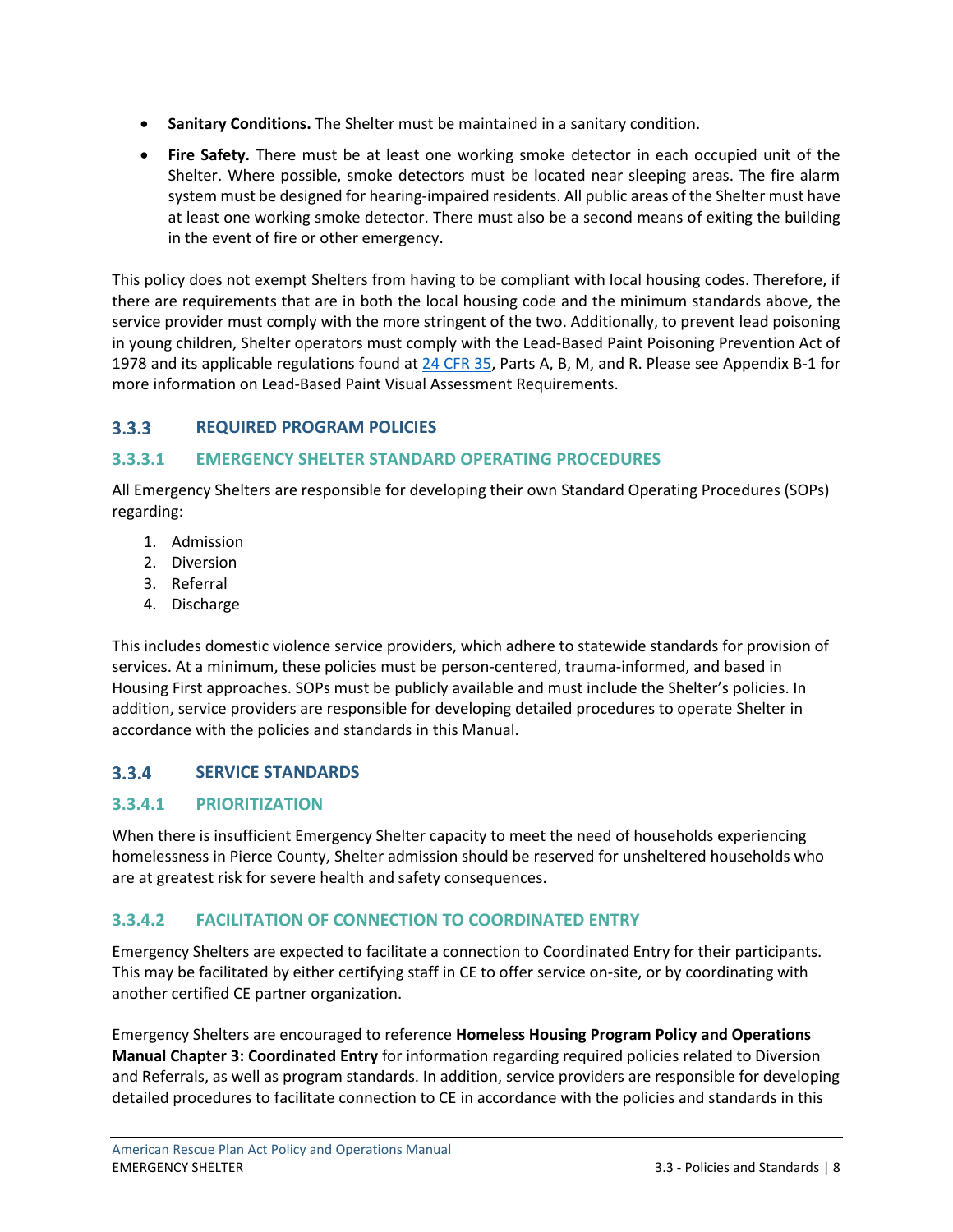Manual. Victim service providers of Emergency Shelter must offer the opportunity to connect with Coordinated Entry but will not be measured on the rate of connection to CE.

### <span id="page-11-0"></span>**3.3.4.3 HOUSING STABILITY SERVICES AND PLANS**

Diversion Next Steps Plans and Housing Stability Plans outline the household's goals and action steps for obtaining permanent housing as quickly as possible. All Overnight Emergency Shelters are expected to support households in the development and pursuit of a Diversion Next Steps Plan or a Housing Stability Plan. In the case of Certified Partner agencies, the Shelter will initiate the development of the Diversion Next Steps Plan; in the case on non-Certified agencies, the Shelter will support the execution of Diversion Next Steps Plans that are initiated by CE.

Households that do not identify a Diversion Plan are encouraged to develop a Housing Stability Plan that first utilizes the household's own resources and networks to gain permanent housing, but that also identifies a back-up plan for moving to permanent housing. Shelter Case Managers are encouraged to use Motivational Interviewing, Housing-Focused Case Management, and Progressive Engagement strategies to assist households in identifying ways in which they can move out of Shelter and into permanent housing.

Shelter staff will develop Housing Stability Plans that contain the following at a minimum:

- 1. **Housing Goals:** Concrete plan and action steps for moving to housing other than the Shelter, ideally to permanent housing.
- 2. **Linkages to Mainstream Resources:** Goal and action steps related to obtaining all public/ mainstream benefits to which the participant is entitled. This may include steps towards obtaining or maintaining income through education, employment, job training and/or financial counseling. It may also include linkages to needed physical, mental and/or behavioral health services and supports.

When developing Housing Stability Plans for households, Shelters should help households consider:

- *The Household's Own Resources and Networks to Gain Permanent Housing:* Some households may have housing options available to them, such as returning to doubled-up housing options. For some households, this may be more appropriate than moving into a unit of their own. This is particularly true of fixed income households or those waiting to receive benefit determinations (such as those waiting on SSI/SSDI applications or appeals). Shelter Case Managers are encouraged to have open conversations with these households about rent costs and their current income, and the time-limited nature of the RRH program. If doubling-up or room sharing is an option for these households, it may be more appropriate to develop a Housing Stability Plan for this option.
- *Preparing for RRH Intake and Housing Search:* Households eligible for Rapid Re- Housing should begin working with their Shelter Case Manager to prepare for their first intake appointment with the RRH provider. This includes compiling and preparing the needed documents, working through the household's budget, identifying apartment needs/ logistics for the household, and ensuring that all current benefits are being accessed. Shelter Case Managers should share a copy of the Housing Stability Plan and the participants' progress on it with the RRH provider once the household receives a referral. Shelter staff are also encouraged to attend the participant's RRH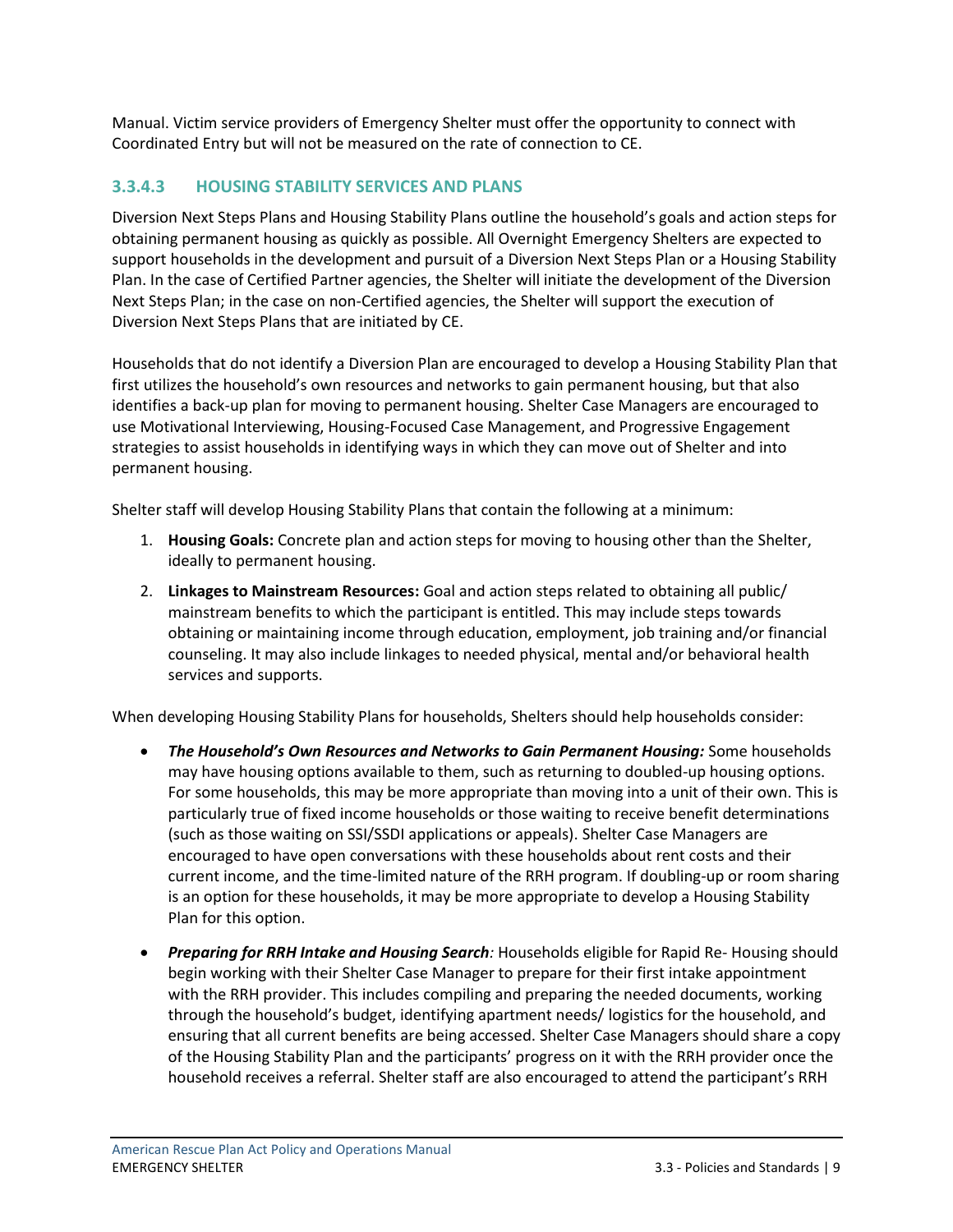intake session. This way, participants can transition more easily to the RRH program and both Case Managers are up to date on the participant's case.

- *Identifying Potential Barriers to Obtaining Housing:* Shelter Case Managers can help participants prepare for RRH by helping to identify elements of a participant's history that may make obtaining housing more difficult, so these can be mitigated if possible and/or discussed with the RRH provider at the first intake appointment. Barriers may include recent criminal history, a history of eviction, outstanding utility debts, very poor or no credit, no income, large family size with no income, or lack of transportation.
- *Preparing Documentation for PSH Eligibility:* Households eligible for Permanent Supportive Housing should begin working with their Shelter Case Manager to prepare the documentation needed for the PSH referral packet and documentation standards.
- *The Household's Needed Supports, Such as Mental Health, Physical Health, Public Benefits, Childcare, etc.*: While in Shelter, households should be developing plans to connect to all benefits and supportive services necessary to maintain permanent housing.

### <span id="page-12-0"></span>**3.3.4.4 FACILITATION OF CONNECTIONS TO RRH OR PSH**

When households are referred to either RRH or PSH, Emergency Shelter staff should:

- Collect the required RRH or PSH documentation.
- Upload all relevant case planning documentation (initial and updated Housing Stability Plans, budgets, etc.) to the participant's profile in HMIS so that these documents are readily accessible for review by the RRH or PSH provider.
- Maintain updated notes in HMIS that provide accurate and complete information regarding the participant's housing situation and status in Shelter.
- Attend the RRH or PSH intake meeting with the participant.
- Provide all documentation and case planning information to the RRH or PSH provider.
- Support carrying out the steps of the participant's Housing Stability Plan.
- Keep the RRH or PSH provider informed of the participant's progress on meeting action steps.
- Keep the RRH or PSH provider informed of the participant's location and eligibility for the program and inform the RRH or PSH provider within one business day if the participant does not sleep in the Shelter for more than two nights in a row.

### <span id="page-12-1"></span>**3.3.4.5 DETERMINING TYPE, AMOUNT, AND DURATION OF ESSENTIAL SERVICES, HOUSING STABILIZATION AND/OR RELOCATION SERVICES**

All Emergency Shelters must conduct assessments of their participants' needs for essential services, housing stabilization, and/or relocation services. For most Shelters, this will occur at intake or shortly thereafter, and may be a part of the Housing Stability Plan development process. Reassessment of essential service needs should occur at a frequency determined by each provider. In alignment with The CoC's policies, the standard duration of these services should be decided based on the needs of the participant.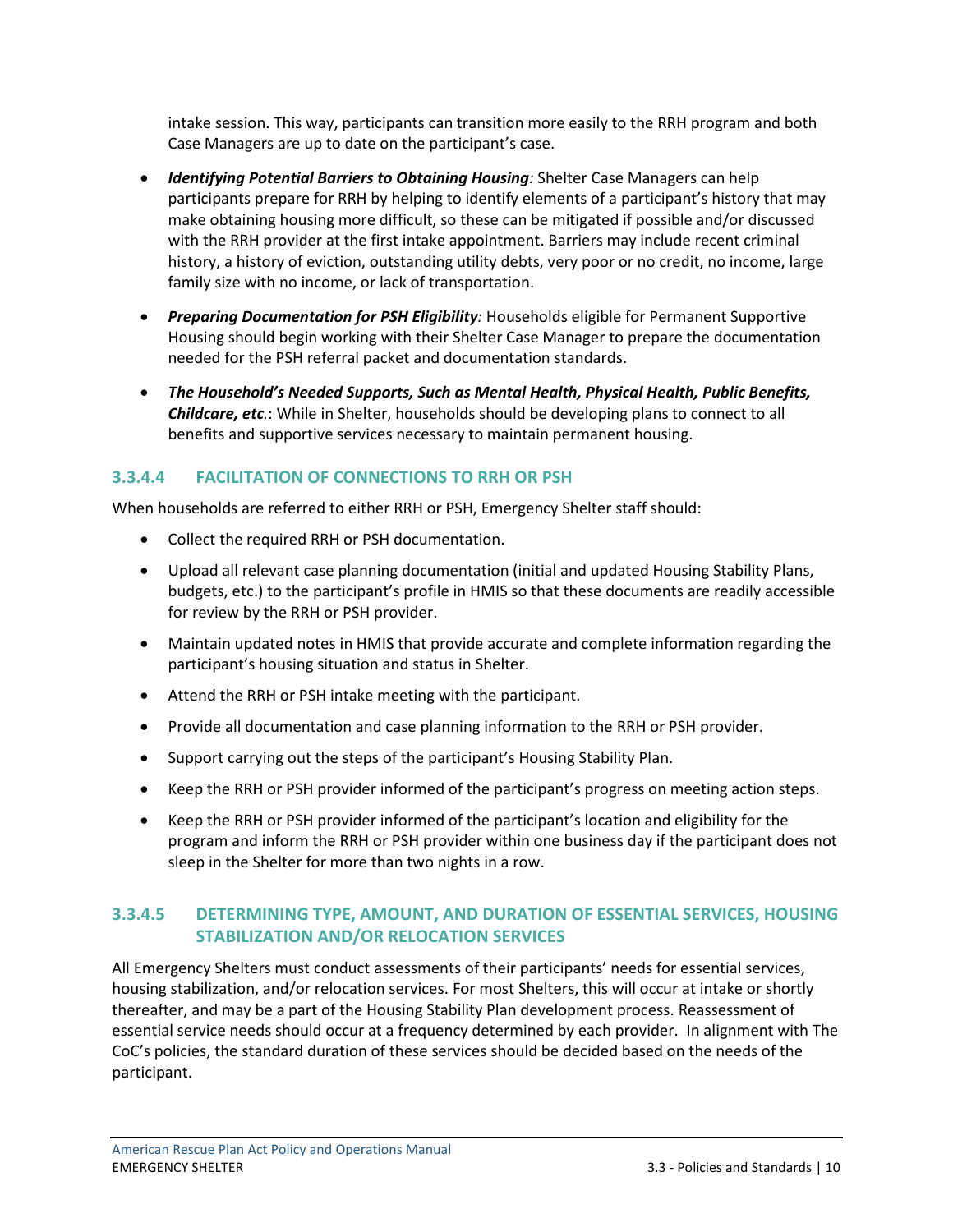#### <span id="page-13-0"></span> $3.3.5$ **PROGRAM EXIT**

Households should be exited from the program when: 1) they are no longer eligible for or in need of services, 2) they have completed all goals as outlined in the Housing Stability Plan, 3) they have financial ability to meet basic living needs, or 4) violation of a Program Agreement is discovered. Participant households should not be exited from the program for lack of stability. In all cases of exiting the program (voluntarily or involuntarily), staff must provide written communication to the both the household (and if applicable) the landlord, as well as inform any other partner staff with whom the household is currently working. Providers must have a Termination of Assistance procedure that adheres to the policy below.

### <span id="page-13-1"></span>**3.3.5.1 TERMINATION OF ASSISTANCE**

Service providers must have a written program termination policy that describes the reasons a household may be terminated from participation, the notification process, and assurance the household will be made aware of the grievance process. To terminate rental assistance or housing stabilization services, the process, at a minimum, must:

- Provide written notice to the participant with a clear statement of the reasons for termination;
- Provide an opportunity for the participant to present written or oral objections before a person other than the person (or subordinate of the that person) who made or approved the termination decision; and,
- Prompt written notice of the final decision to the participant.

If a participant violates program requirements, the service provider may terminate assistance in accordance with the formal process established through the policy. Service providers must exercise judgment and examine all extenuating circumstances in determining when violations warrant termination so that a participant's assistance is terminated only in the most severe cases. Program termination does not bar programs from providing further assistance at a later date to the same household.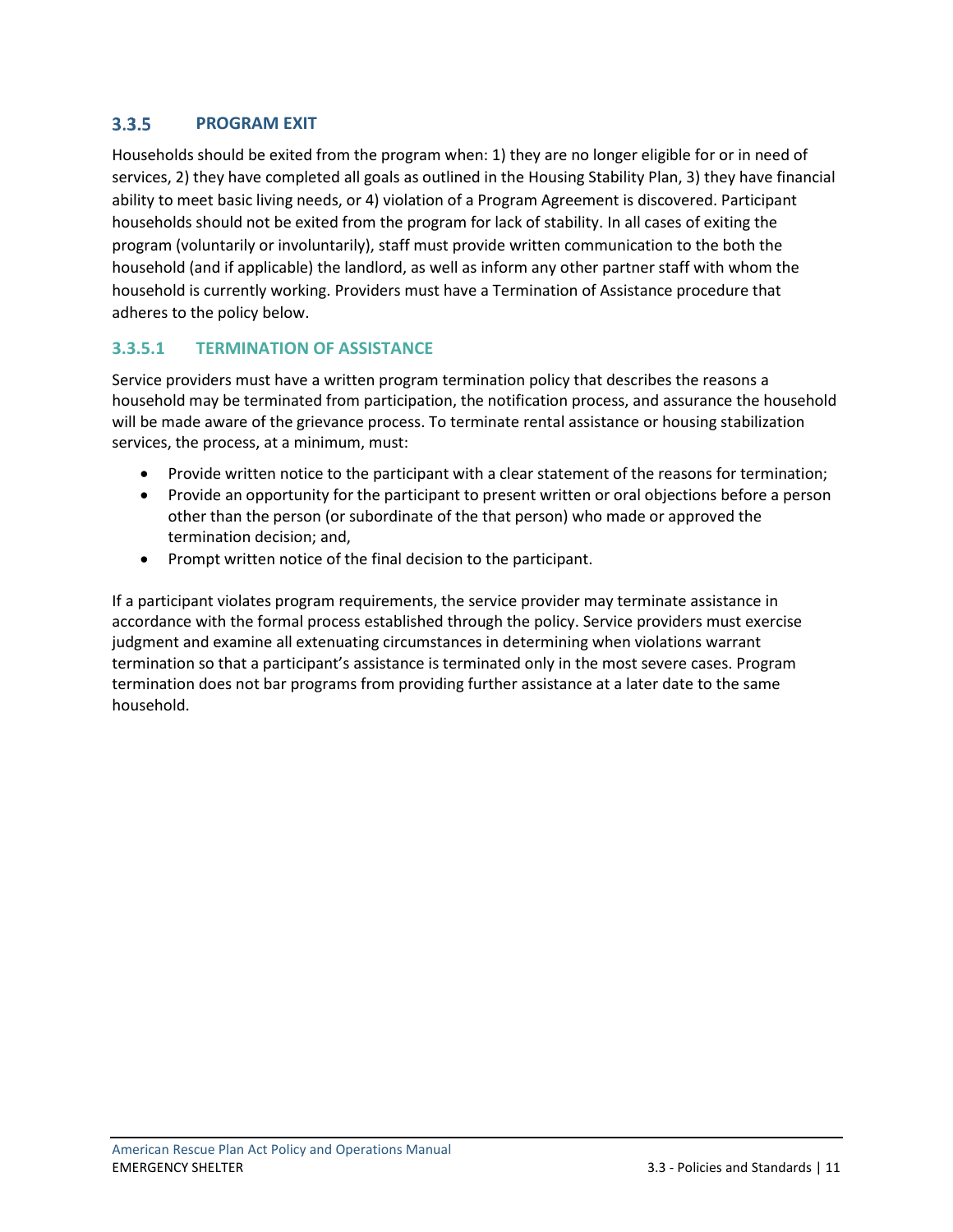## <span id="page-14-0"></span>**3.4 PERFORMANCE MEASUREMENT**

#### <span id="page-14-1"></span> $3.4.1$ **DATA COLLECTION AND DOCUMENTATION REQUIREMENTS**

### <span id="page-14-2"></span>**3.4.1.1 STANDARD HMIS DOCUMENTATION REQUIREMENTS**

| <b>Shelter Type</b>            | <b>HMIS Entry and Exit Data Collection Requirements</b>                                                                                                                                                                                                                                                                                                                                                             |
|--------------------------------|---------------------------------------------------------------------------------------------------------------------------------------------------------------------------------------------------------------------------------------------------------------------------------------------------------------------------------------------------------------------------------------------------------------------|
| <b>Day Shelter</b>             | HMIS Participant Profile / Basic Information<br>$\bullet$<br>HMIS Program Entry (Shelter and, if applicable,<br>$\bullet$<br>Diversion/Diversion Conversation or Priority Pool)<br>HMIS Program Exit (Shelter and, if applicable, Diversion)<br>$\bullet$                                                                                                                                                           |
| <b>Same-Day Shelter</b>        | HMIS Participant Profile / Basic Information<br>٠<br>HMIS Program Entry (Shelter and, if applicable,<br>$\bullet$<br>Diversion/Diversion Conversation or Priority Pool)<br>Diversion Plan or Housing Stability Plan<br><b>Household Budget</b><br>$\bullet$<br>HMIS Program Exit (Shelter and, if applicable,<br>$\bullet$<br>Diversion/Diversion Conversation)                                                     |
| <b>Continuous-Stay Shelter</b> | HMIS Participant Profile / Basic Information<br>$\bullet$<br>HMIS Program Entry (Shelter and, if applicable,<br>$\bullet$<br>Diversion/Diversion Conversation or Priority Pool)<br>Diversion Plan or Housing Stability Plan<br>٠<br>Household Budget<br>٠<br>HMIS Program Exit (Shelter and, if applicable,<br>$\bullet$<br>Diversion/Diversion Conversation)<br>Shelter Bed Vacancy on Daily Vacancy Tracking Form |

### <span id="page-14-3"></span>**3.4.1.2 ADDITIONAL DOCUMENTATION REQUIREMENTS**

Households entering Emergency Shelter are exempt from housing/homeless status documentation requirements. However, Emergency Shelter programs should seek to collect and/or provide relevant documentation. Particularly, Emergency Shelter programs can provide Third-Party source documentation of homelessness for other programs.

Third-Party source documentation should always be sought first. If it cannot be obtained, Third-Party Written or Oral Verification should be sought (with a preference for written documentation). If neither can be obtained, then efforts to collect all types of Third-Party documentation should be recorded and Self-Certification shall be obtained from the participant and kept in the Participant File. See Appendix C-4 and C-5 for sample forms.

### **Service and Assistance Records**

- Documentation of services and assistance provided to that participant. Where applicable, compliance with the termination of assistance requirement.
- Documentation of the types of supportive services provided under the service provider's program and the amounts spent on those services. The service provider or subservice provider must keep record that these records were reviewed at least annually and that the service package offered to participants was adjusted as necessary.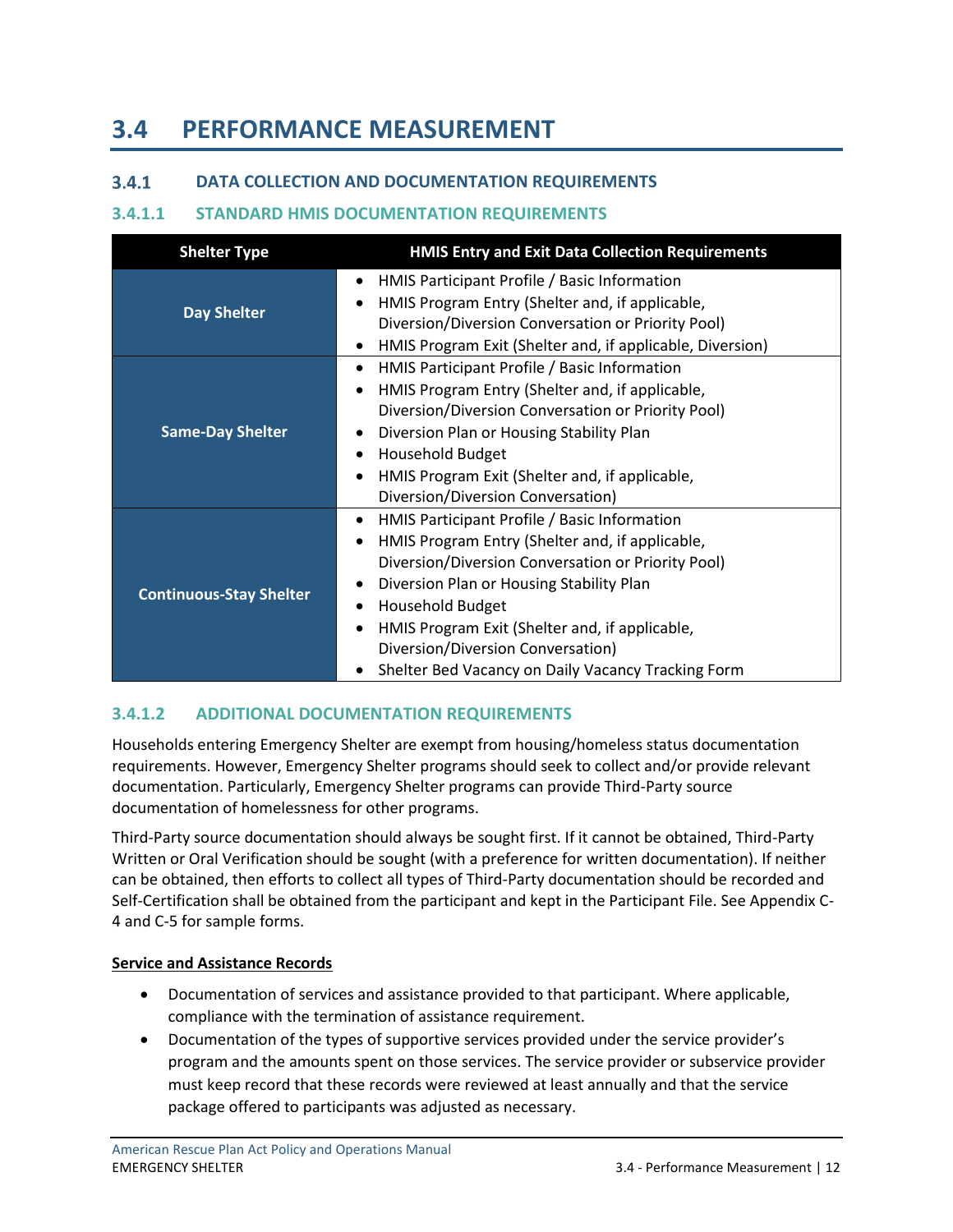• Programs should also consider keeping a log of households that were not eligible. Such documentation would show a monitor/auditor that the time spent by personnel is reasonable, particularly in periods of very low number of eligible households being served but with a high level of salaries. This practice is recommended for any activities that might result in a low amount of assistance delivered, as it would demonstrate the program is incurring legitimate costs for the program.

### <span id="page-15-0"></span>**3.4.1.3 DOCUMENTATION COLLECTION**

Programs should begin working with participants to collect documentation at enrollment. If documentation has not been collected within 45 days, programs are not required to terminate participants from the program, but they may elect to do so. If documentation is not required until sometime after enrollment, then programs may not terminate until 45 days after the documentation deadline. Programs must document their efforts to obtain eligibility documentation during this period and should only terminate participants as a last resort. Any information collected during this period should be updated in HMIS and any documentation collected should be scanned and uploaded into HMIS, so the participant record is as accurate as possible, and a more appropriate referral can be made.

#### <span id="page-15-1"></span> $3.4.2$ **METRICS**

The following measures are typically used to evaluate the performance of the Homeless Crisis Response System (HCRS) Emergency Shelter programs. Measures may be added or amended based on specific funding source requirements, CoC priorities, or evaluation strategies.

|                          |                            | <b>Metric</b>                                       |                                                                        |
|--------------------------|----------------------------|-----------------------------------------------------|------------------------------------------------------------------------|
| Category                 | <b>All Funding Sources</b> | <b>Overnight Continuous</b><br><b>Stay Shelters</b> | Day Shelter and<br><b>Overnight Same</b><br><b>Day/Drop-In Shelter</b> |
|                          | Percent of beds            | Median length of stay                               | Exits to positive                                                      |
|                          | occupied                   | from program entry to<br>$exit*$                    | outcomes                                                               |
|                          | Percent of households      | Percentage of                                       |                                                                        |
|                          | exiting to permanent       | households successfully                             |                                                                        |
| <b>Emergency Shelter</b> | housing                    | diverted from                                       |                                                                        |
| <b>Program Outcomes</b>  |                            | homelessness                                        |                                                                        |
|                          | Returns to                 |                                                     |                                                                        |
|                          | homelessness within 2      |                                                     |                                                                        |
|                          | years after Emergency      |                                                     |                                                                        |
|                          | Shelter exit**             |                                                     |                                                                        |
|                          | Percent of households      |                                                     |                                                                        |
|                          | with a CE enrollment**     |                                                     |                                                                        |

\* Victim Service Providers operating Emergency Shelter may have a longer median length of stay target.

\*\* Victim Service Providers operating Emergency Shelter will not be held to these targets.

|          | Metric                                                |
|----------|-------------------------------------------------------|
| Category | <b>All Funding Sources</b>                            |
|          | Percentage of HMIS data that is complete and accurate |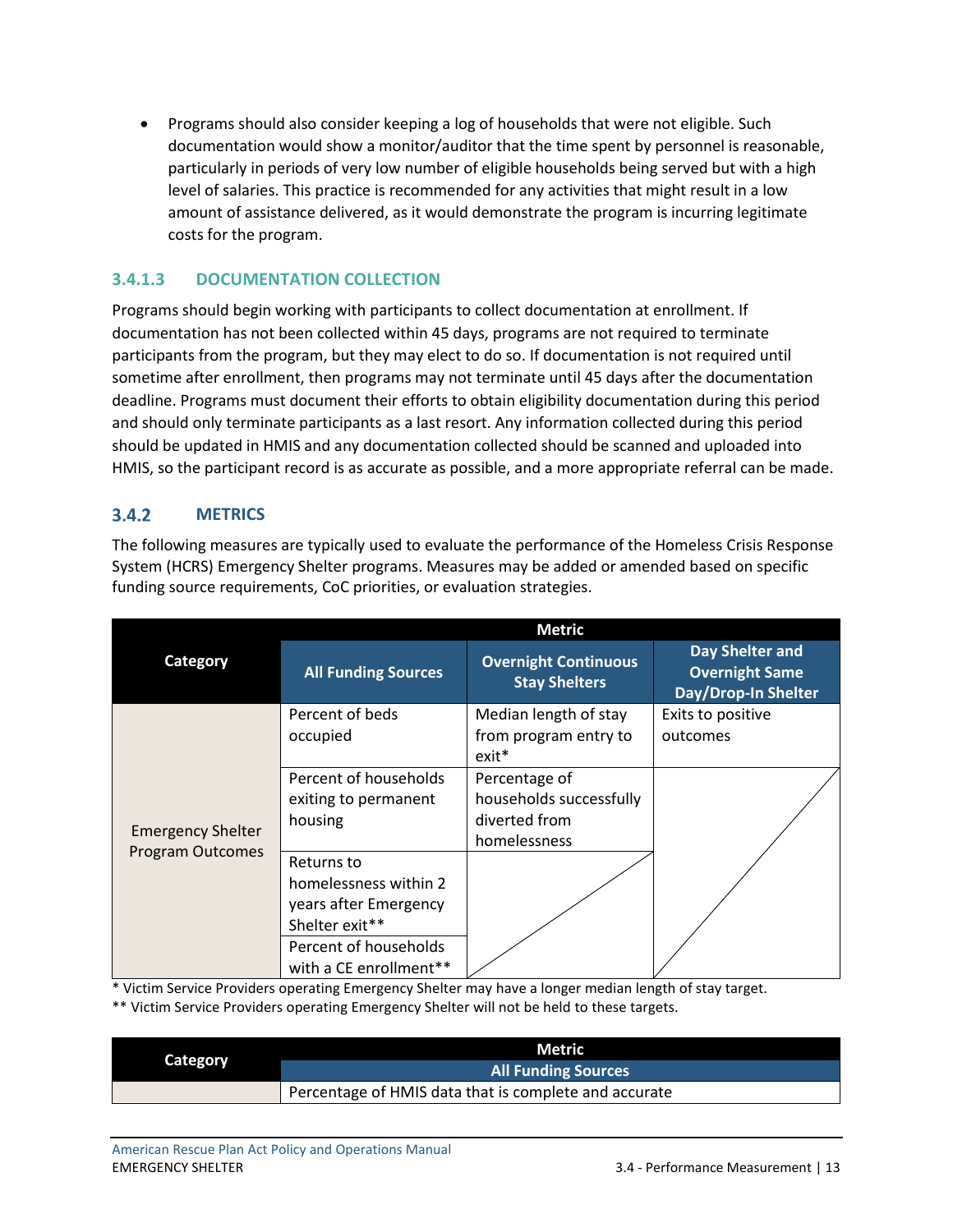| Data Collection and | Percentage of HMIS data that is entered within 5 business days from initial |
|---------------------|-----------------------------------------------------------------------------|
| Reporting           | collection                                                                  |
| Contract            | Percentage expenditure of funds                                             |
| Management          | Percentage of Contract Payment Requests submitted accurately and on time    |

Where practicable, the Program Outcomes above will also be evaluated to assess for the presence of any discrepancies or disparities across demographic categories (gender, race, ethnicity, and age tier).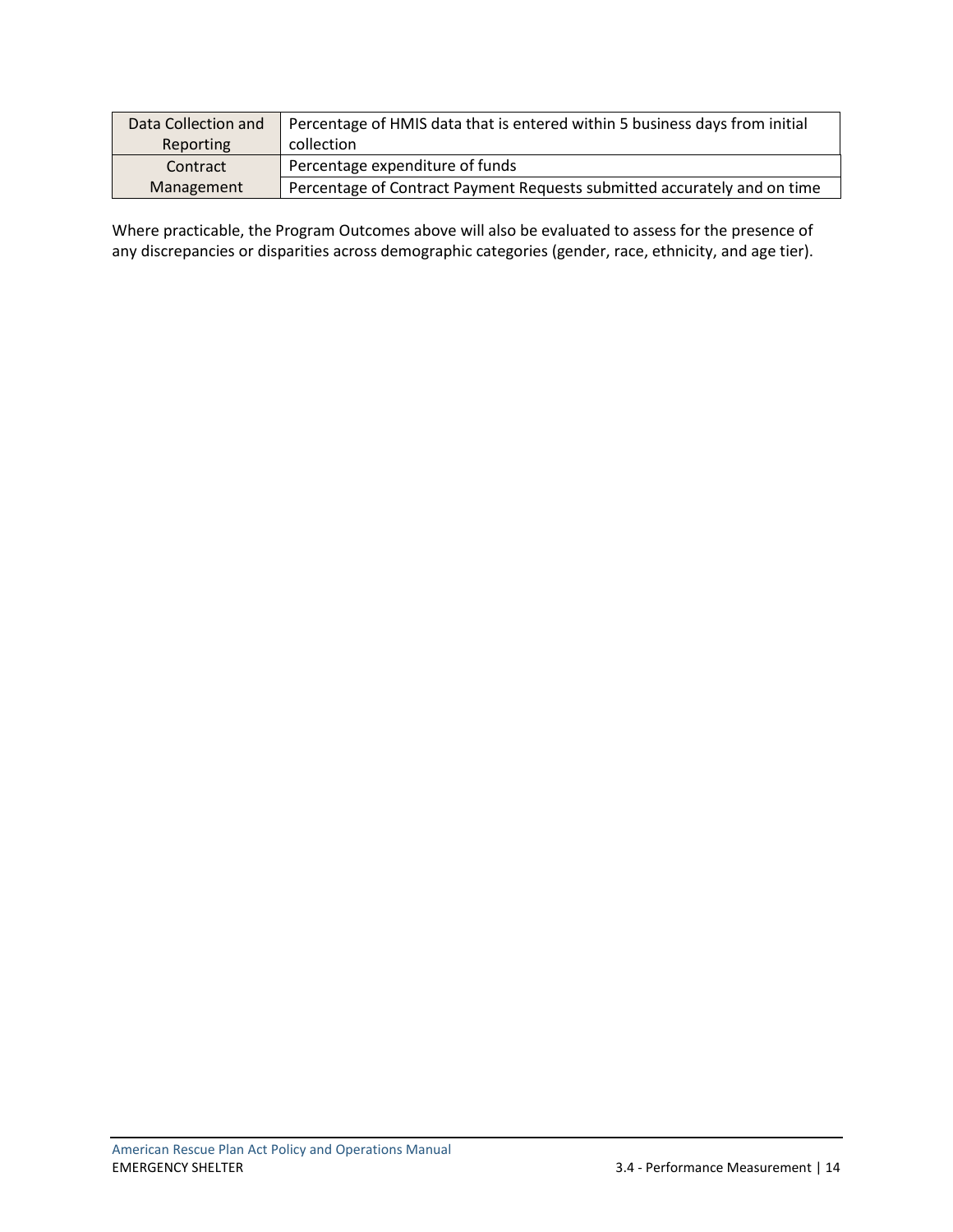# <span id="page-17-0"></span>**3.5 ELIGIBLE ACTIVITIES**

#### <span id="page-17-1"></span> $3.5.1$ **ELIGIBLE ACTIVITIES OVERVIEW**

Funds may be used to provide engagement, case management, and immediate needs as necessary to help participants connect with Emergency Shelter, housing, and other critical health services. Eligible cost categories are included in the table below.

| <b>Emergency Shelter</b>                   |   |
|--------------------------------------------|---|
| <b>ELIGIBLE ACTIVITIES</b>                 |   |
| <b>Project Operations</b>                  |   |
| <b>Costs Associated with Payroll</b>       |   |
| <b>Housing Search and Placement</b>        | х |
| <b>Housing Stability Case Management</b>   | х |
| <b>HMIS Data Collection and Entry</b>      | x |
| <b>Sub-Contracted Services</b>             | x |
| <b>Supportive Service Costs</b>            |   |
| <b>Child Care</b>                          | x |
| Credit Repair - budgeting/money management | x |
| <b>Education Services</b>                  | x |
| <b>Employment Assistance</b>               | x |
| <b>Legal Services</b>                      | x |
| <b>Life Skills</b>                         | х |
| <b>Mediation</b>                           | x |
| <b>Mental Health Services</b>              | x |
| <b>Outpatient Health Services</b>          | х |
| <b>Substance Abuse Treatment Services</b>  | x |
| <b>Transportation</b>                      | х |
| <b>Other Program Costs</b>                 |   |
| <b>General Liability Insurance</b>         | x |
| <b>Office Internet</b>                     | x |
| <b>Office Space</b>                        | x |
| <b>Office Supplies</b>                     | x |
| <b>Office Utilities</b>                    | x |
| <b>Staff Training/Conference/Per Diem</b>  | x |
| <b>Telephone</b>                           | X |
| <b>Uniform Relocation Assistance</b>       |   |
| <b>Facility Support</b>                    |   |
| <b>Lease Payments</b>                      |   |
| <b>Lease/Rent on Facility</b>              | х |
| <b>Hotel/Motel</b>                         | х |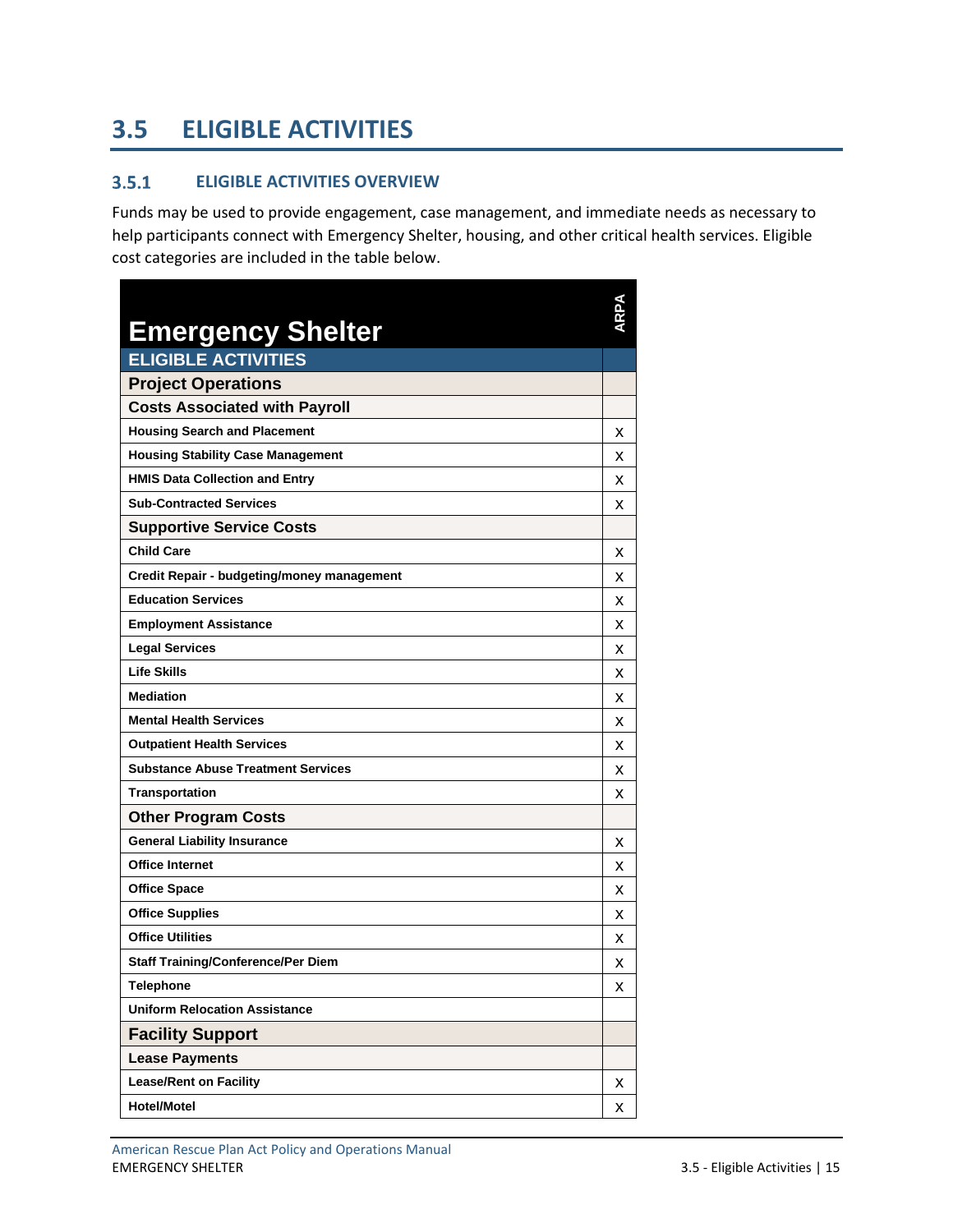| <b>Emergency Shelter</b>                          | ARPA |
|---------------------------------------------------|------|
| <b>Move-in Costs to Permanent Housing</b>         | X    |
| <b>Other Facility Costs</b>                       |      |
| <b>Facility Equipment and Supplies</b>            | x    |
| <b>Facility Janitorial</b>                        | x    |
| <b>Facility Maintenance/Repair</b>                | x    |
| <b>Facility Security</b>                          | x    |
| <b>Food served in Facility</b>                    | x    |
| Off-Site and Residential Facility Management Fees |      |
| <b>Other Costs to Secure Permanent Housing</b>    | x    |
| <b>Property Insurance</b>                         | x    |
| <b>Transportation to the Facility</b>             | x    |
| <b>Utilities</b>                                  | x    |
| <b>Administrative Expenses</b>                    |      |
| <b>Advertising</b>                                | x    |
| <b>Communications</b>                             | x    |
| <b>Facilities Maintenance &amp; Repairs</b>       | x    |
| <b>Insurance</b>                                  | x    |
| <b>Machinery &amp; Equipment</b>                  | x    |
| <b>Office &amp; Operating Supplies</b>            | x    |
| <b>Personnel Salaries &amp; Benefits</b>          | x    |
| <b>Professional Services</b>                      | x    |
| <b>Public Utilities</b>                           | x    |
| <b>Small Tools &amp; Minor Equipment</b>          | x    |

#### <span id="page-18-0"></span> $3.5.2$ **DETAILED ELIGIBLE ACTIVITIES**

Eligible ARPA-funded Emergency Shelter activities are summarized in the table below. Other costs may be approved by the County on a case-by-case basis. Please contact PCHS Homeless Programs for further information.

### **ARPA-Funded Program Eligible Costs**

| <b>Operations</b>                    |                                                                                                 |  |  |  |
|--------------------------------------|-------------------------------------------------------------------------------------------------|--|--|--|
| <b>Costs Associated with Payroll</b> |                                                                                                 |  |  |  |
|                                      | Housing Search and Placement Services: services or activities designed to assist households in  |  |  |  |
|                                      | locating, obtaining, and retaining suitable housing, tenant counseling, assisting households to |  |  |  |
|                                      | understand leases, inspections, securing utilities, making moving arrangements, and             |  |  |  |
|                                      | representative payee services concerning rent and utilities.                                    |  |  |  |
|                                      |                                                                                                 |  |  |  |

o Includes intake and assessment (time spent assessing a household), whether or not the household is determined eligible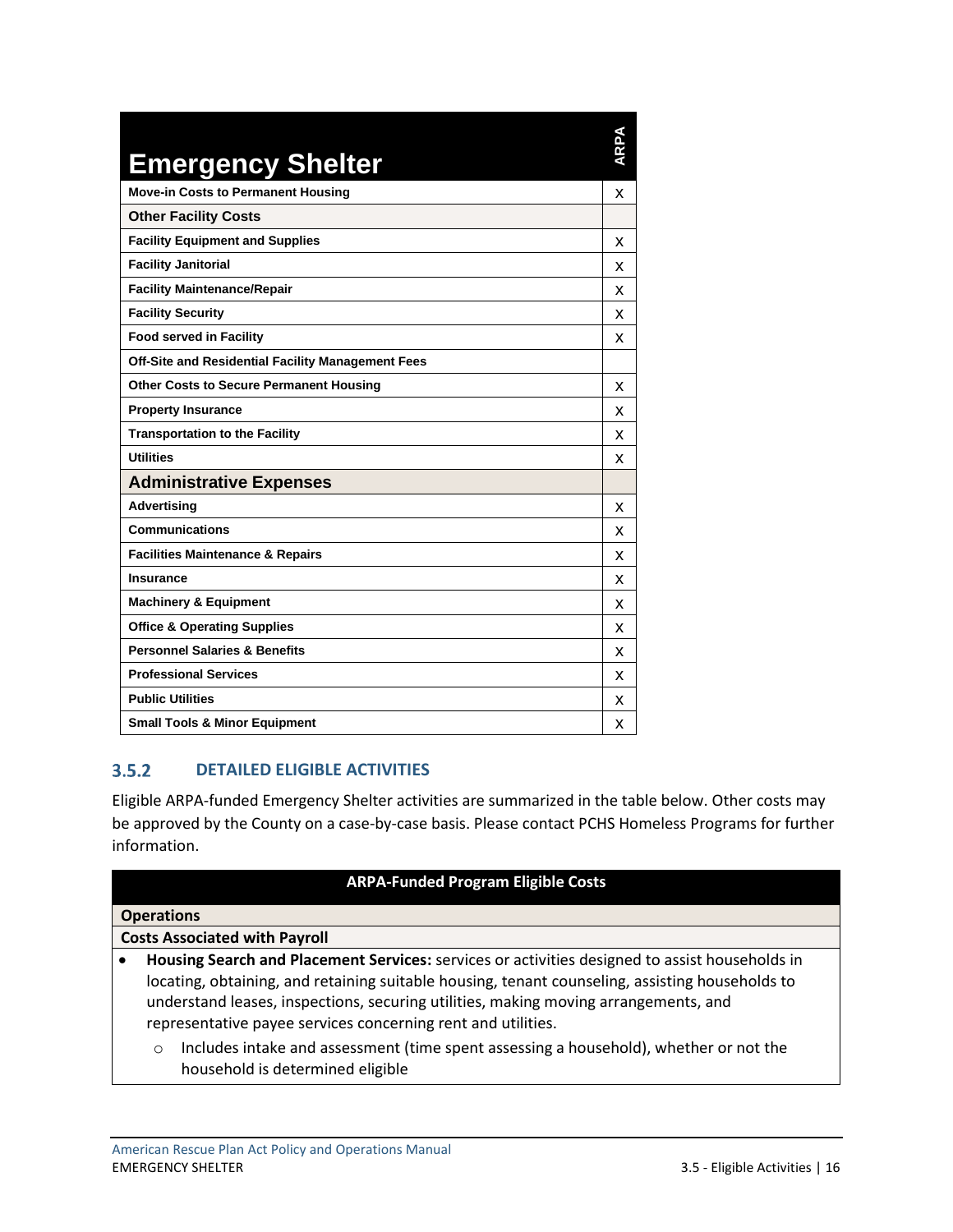- o Includes mediation and outreach to property owners/landlords related to locating or retaining housing
- **Housing Stability Case Management:** This includes developing an individualized housing and service plan, monitoring and evaluating household progress, identifying creative and immediate housing solutions outside of the traditional homeless service system (Diversion), SSI/SSDI Outreach, Access, and Recovery (SOAR), and assuring that households' rights are protected.
- **HMIS Data Collection and Entry:** staff and benefits for activity; must be directly attributable to project
- **Sub-Contracted Services:** includes temporary employees contracted through an agency or thirdparty providers paid by the service provide to provide direct service.
- **Other costs:** as approved in advance by the County

**Supportive Service Costs** – All activities below MUST be directly related to a household's ability to obtain or maintain permanent housing.

- **Child Care:** The costs of establishing and operating childcare, and providing childcare vouchers, for children from families experiencing homelessness, including providing meals and snacks, and comprehensive and coordinated developmental activities, are eligible.
	- $\circ$  The childcare center must be licensed by the jurisdiction in which it operates in order for its costs to be eligible.
	- o Children must be under the age of 13, unless they are disabled children. Disabled children must be under the age of 18.
- **Credit Repair:** including budgeting or money management
- **Education Services:** The costs of improving knowledge and basic educational skills are eligible. Services may include instruction or training in consumer education, health education, substance abuse prevention, literacy, English as a Second Language, and General Educational Development (GED).
	- o Component services or activities are screening, assessment and testing; individual or group instruction; tutoring; provision of books, supplies, and instructional material; counseling; and referral to community resources.
- **Employment Assistance:** The costs of establishing and operating employment assistance and job training programs are eligible, including classroom, online and/or computer instruction, on-thejob instruction, services that assist individuals in securing employment, acquiring learning skills, and/or increasing earning potential. The cost of providing reasonable stipends to participants in employment assistance and job training programs is also an eligible cost.
	- $\circ$  Learning skills include those skills that can be used to secure and retain a job, including the acquisition of vocational licenses and/or certificates. Services that assist individuals in securing employment consist of:
		- Employment screening, assessment, or testing
		- Structured job skills and job-seeking skills
		- Special training and tutoring, including literacy training and pre-vocational training
		- Books and instructional material
		- Counseling or job coaching
		- Referral to community resources
- **Legal Services:** Eligible costs are the fees charged by licensed attorneys and by person(s) under the supervision of licensed attorneys, for advice and representation in matters that interfere with the homeless individual or family's ability to obtain and retain housing.
- **Life Skills**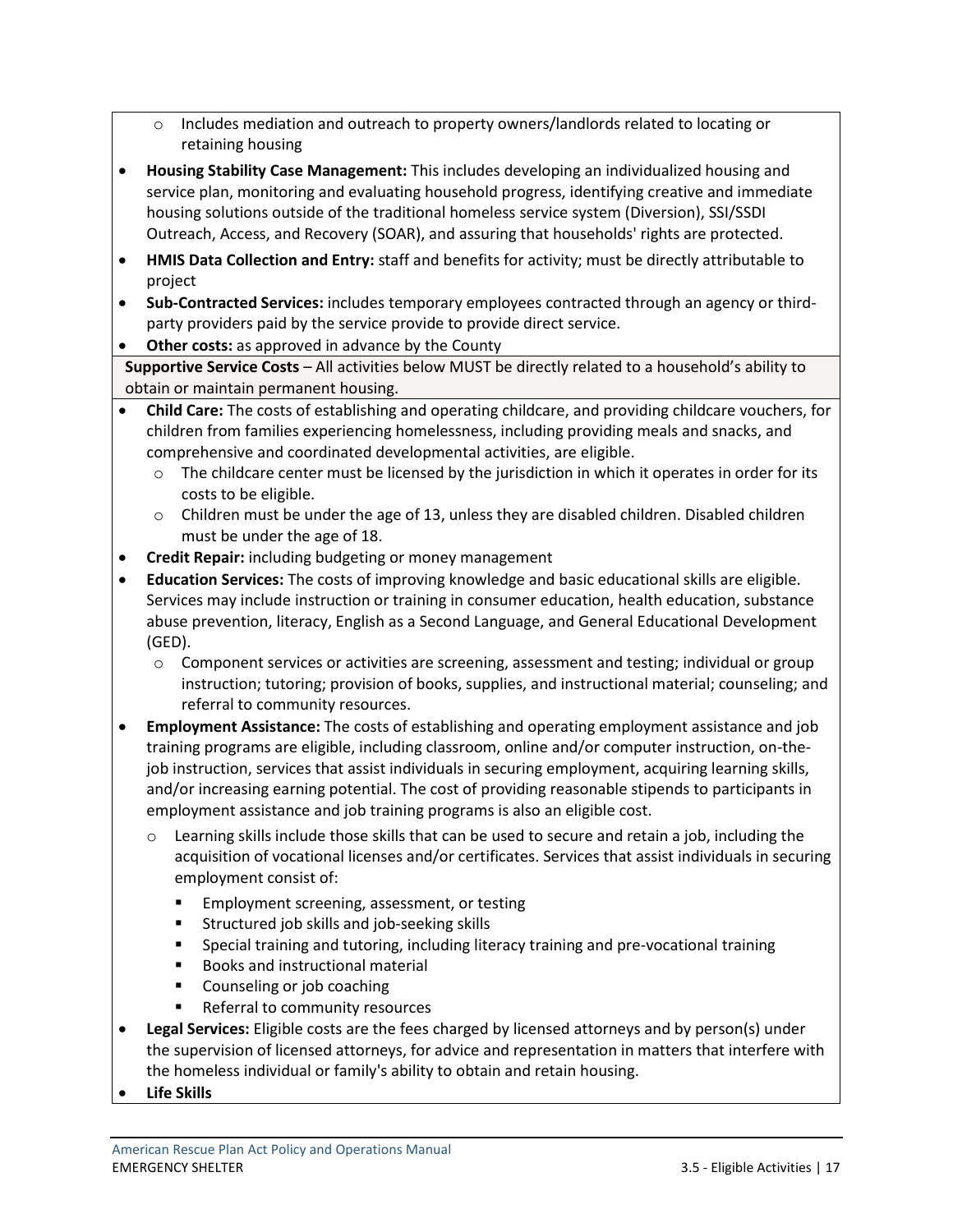### • **Mediation**

- **Mental Health Services:** Eligible costs are the direct outpatient treatment of mental health conditions that are provided by licensed professionals. Component services are crisis interventions; counseling; individual, family, or group therapy sessions; the prescription of psychotropic medications or explanations about the use and management of medications; and combinations of therapeutic approaches to address multiple problems.
- **Outpatient Health Services:** Eligible costs are the direct outpatient treatment of medical conditions when provided by licensed medical professionals including:
	- $\circ$  Providing an analysis or assessment of an individual's health problems and the development of a treatment plan
	- o Assisting individuals to understand their health needs
	- $\circ$  Providing directly or assisting individuals to obtain and utilize appropriate medical treatment
	- o Preventive medical care and health maintenance services, including in-home health services and emergency medical services
	- o Provision of appropriate medication
	- o Providing follow-up services
	- o Preventive and non-cosmetic dental care
- **Substance Abuse Treatment Services:** The costs of participant intake and assessment, outpatient treatment, group and individual counseling, and drug testing are eligible. Inpatient detoxification and other inpatient drug or alcohol treatment are ineligible.
- **Transportation** includes costs for client transportation, reimbursement for staff travel to meet with or assist a client
	- o Bus tickets/token or pass
	- o Reimbursement or direct payment for gas (client)
	- o Reimbursement for mileage (staff)
	- o Gas cards are NOT eligible
	- o **Other costs:** as approved in advance by the County

### **Other Program Costs**

- **General Liability Insurance**: also includes automobile insurance
- **Office Internet, Space, Supplies, Utilities, and Phone:** when directly attributable to the project
- **Training or Conferences**: related to service delivery, including travel and per diem
- **Other costs** as approved by the County.

### **Facility Support**

### **Lease Payments**

- **Lease/Rent on Facility:** Cost of lease/rent for a facility used as emergency shelter.
- **Hotel/Motel:** When used as shelter or waiting for an HQS inspection on a unit.
- **Move-in Costs to Permanent Housing:** Cost of security deposit, first/last month's rent to secure a permanent housing unit
- **Other costs:** as approved in advance by the County

### **Other Facility Costs**

- **Facility Equipment and Supplies:** Essential items for the operation of shelter such as common-use toiletries, bedding, mats, cots, towels, microwave, etc.
- **Facility Janitorial:** Salaries and benefits associated with providing building janitorial services
- **Facility Maintenance and Repairs:** Includes janitorial/cleaning supplies, pest control, fire safety, materials and contract or staff maintenance salaries/benefits associated with providing the maintenance, mileage for maintenance staff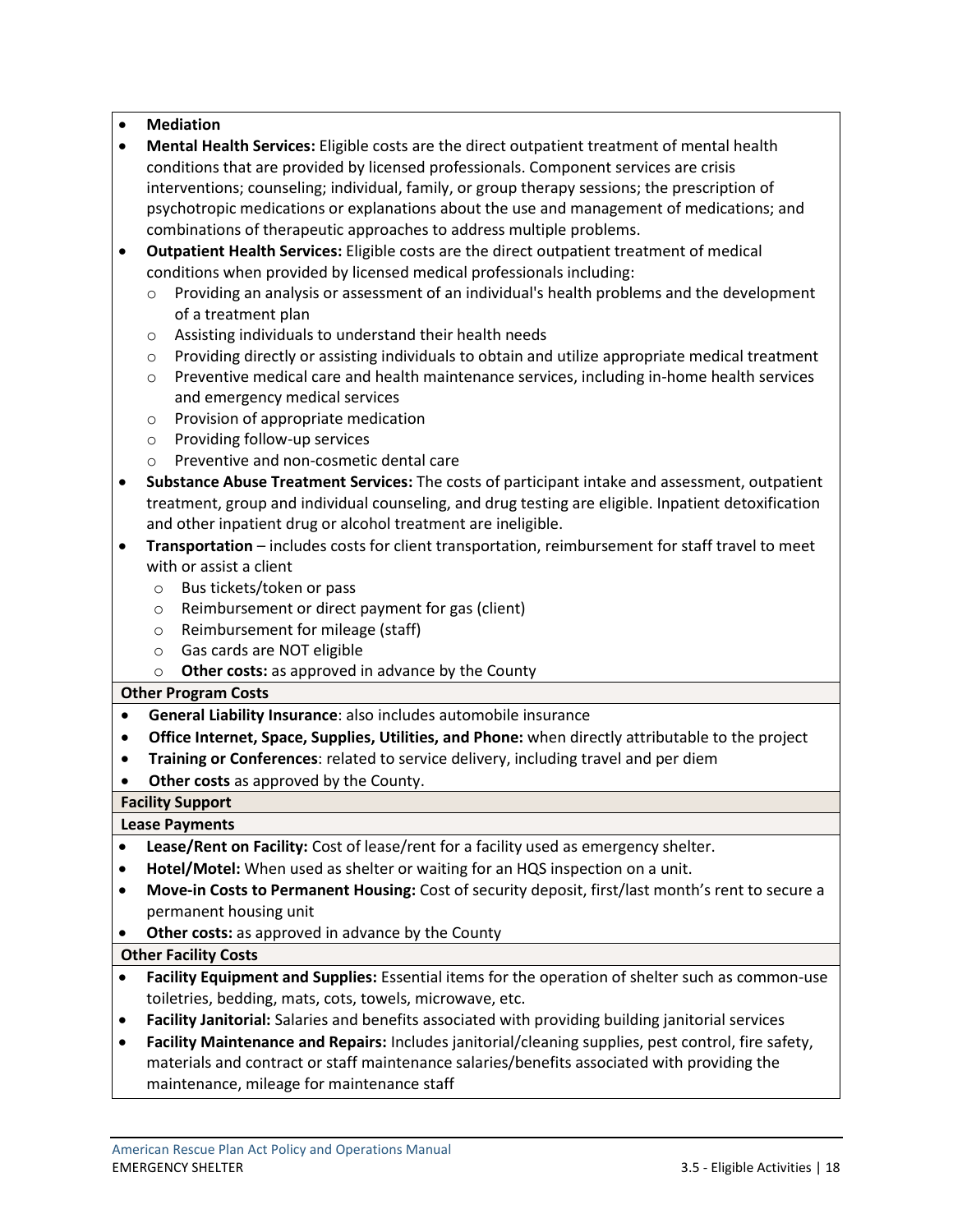- o Maintenance activities include cleaning activities, protective or preventative measures to keep a building, its systems and its grounds in working order and replacement of existing appliances or objects that are not fixtures or part of the building. Maintenance activities should fix, but not make improvements that would add value to the building
- o Maintenance activities do not include the repair or replacement of fixtures or parts of the building. A fixture is an object that is physically attached to the building and cannot be removed without damage to the building. Fixtures also include, but are not limited to kitchen cabinets, built-in shelves, toilets, light fixtures, staircases, crown molding, sinks, and bathtubs. Maintenance activities do not include the installment or replacement of systems designed for occupant comfort and safety such as HVAC, electrical or mechanical systems, sanitation, fire suppression, and plumbing.
- **Facility Security:** Salaries and benefits associated with providing building security
- **Food Served in Facility**
- **Off-site and Residential Facility Management Fees:** Related to the operation of the emergency shelter
- **Other Costs to Secure Permanent Housing:** Includes application fees, background checks, credit check fees, utility deposits, and costs of urinalyses for drug testing of household members if necessary/required for housing
- **Property Insurance:** For the emergency shelter building (mortgage insurance is not eligible)
- **Transportation to the Facility:** Directly related to the transportation of eligible households (bus tokens/tickets, fuel for shelter van)
- **Utilities:** Includes gas/propane, phone, electric, internet, water and sewer, garbage removal
- **Other costs:** as approved in advance by the County

### **Administrative Expenses**

Administrative Expense are costs an organization incurs that are not directly charged to a specific function or program but are related to the organization as a whole. Administrative Expenses may not exceed 10% of the Direct Program costs (Rental Assistance + Program Operations). Costs may include:

- **Advertising**
- **Communications**
- **Facilities Maintenance & Repairs**
- **Insurance**
- **Machinery & Equipment**
- **Office & Operating Supplies**
- **Personnel Salaries & Benefits**, including:
	- o Executive Staff
	- o Human Resources
	- o Accounting
	- o Legal
- **Professional Services**
- **Public Utilities**
- **Small Tools & Minor Equipment**
- **Other costs:** as approved in advance by the County

#### <span id="page-21-0"></span> $3.5.3$ **INDIRECT COSTS**

Indirect costs are not eligible within ARPA funding awards.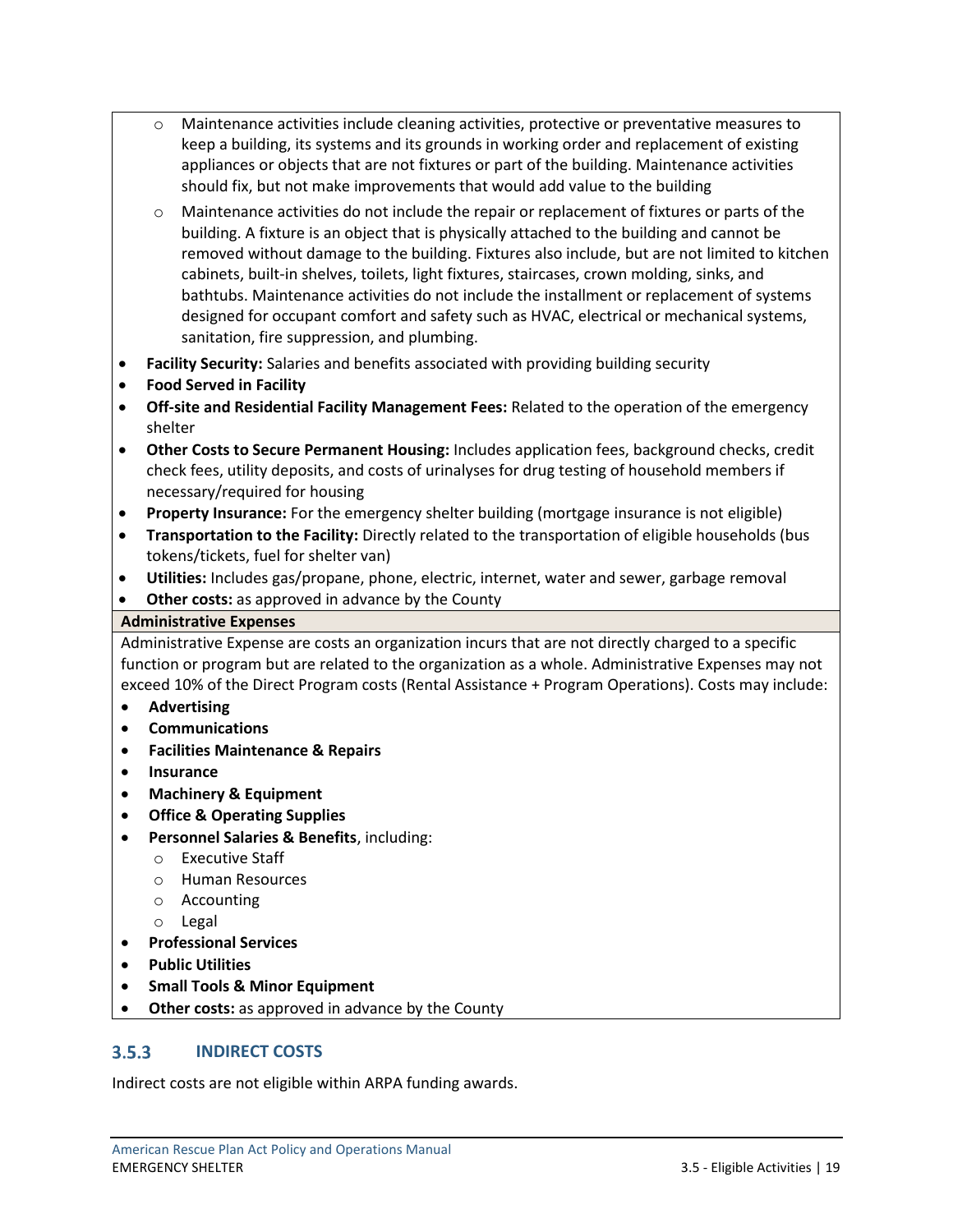#### <span id="page-22-0"></span> $3.5.4$ **SUBMITTING FOR COST REIMBURSEMENT**

Pierce County administers its grants on a cost reimbursement basis only. Service providers may only request reimbursement for eligible costs (as defined in this section, by fund source) and for which they have included in their contract budget. Requests for reimbursement must be submitted on the Countyprovided invoice document, called a Contract Payment Request form (CPR). CPRs must be submitted to [PCCCHMLSInv@piercecountywa.gov](mailto:PCCCHMLSInv@piercecountywa.gov) within 21 working days following the month in which the expenditures were incurred. The submission of incomplete or inaccurate information may delay the reimbursement process.

The expectation for supporting documentation for reimbursement of costs will be determined by the service provider's fiscal and accounting infrastructure:

- **For service providers that have an accounting system or software** that produces expense reports, the expectation would be an expense report with all costs easily identified, where costs requested for reimbursement are clearly classified from other agency costs, is required. Attach this report to the reimbursement request. The Provider will retain documents and actual receipts reflected in the expense report and be available for monitoring from Pierce County Human Services Contract Monitors, State Auditors and Federal Reviews as applicable.
- **For Providers that do not have an accounting system or software** that produces expense reports, the expectation is copies of receipts, and paid invoices will be provided with each payment request. The Provider will retain the original documents and actual receipts to be available for monitoring from Pierce County Human Services Contract Monitors, State Auditors and Federal Reviews as applicable.

**All service providers** are to complete the Salaries and Benefits Tab in the invoice template to clearly identify the portion of employee costs being requested. Proof that employees worked for the agency during the time period of the reimbursement request is required, so pay stubs (redact personal information) or a payroll report is required in addition to completing the Salaries and Benefits tab.